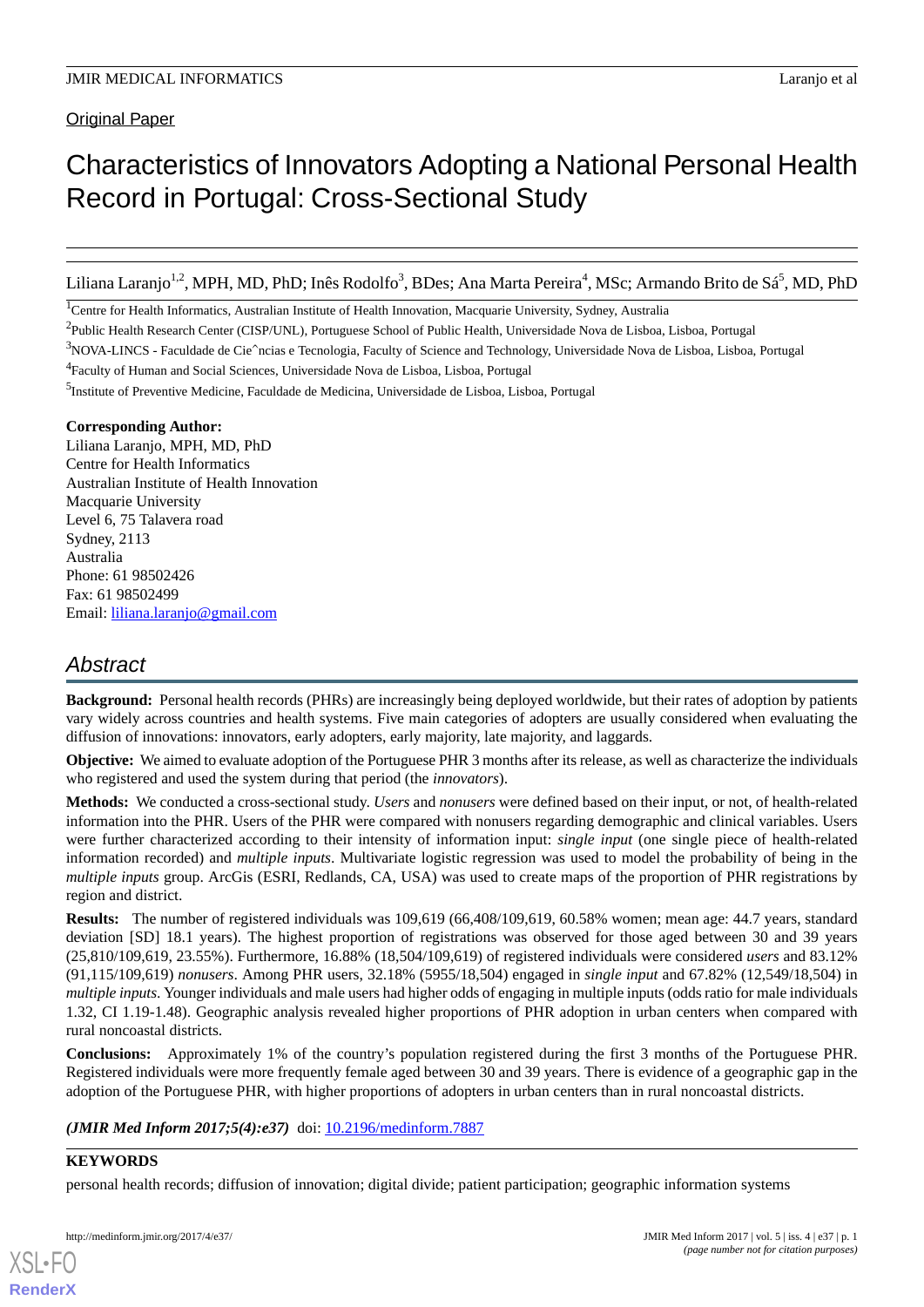## *Introduction*

Person-centered care is a pivotal element in facilitating quality improvement in health care [\[1](#page-9-0)]. The growing shift from paternalism to shared decision making has unveiled the importance of people's access to their medical records and management of their health information [[2](#page-9-1)[,3](#page-9-2)]. Indeed, putting patients in control of their health information has been advocated as one of the solutions to the current fragmentation of health information [[4,](#page-9-3)[5](#page-9-4)].

Personal health records (PHRs) aim to fill the gap in personal health information management, empowering people to participate more actively in their own care. PHRs are electronic applications that enable individuals to access, manage, and share their health information in a private and secure environment [[6](#page-9-5)[-10](#page-9-6)]. PHRs may be classified according to their integration with the electronic health record (EHR) of a health care organization, going from *tethered* (ie, EHR-based patient portals), to stand-alone, or *untethered* PHRs (an example being Google Health, which was discontinued in 2012 for lack of widespread adoption)  $[2,6,9,11]$  $[2,6,9,11]$  $[2,6,9,11]$  $[2,6,9,11]$  $[2,6,9,11]$  $[2,6,9,11]$  $[2,6,9,11]$ . In the middle of this spectrum lie several types of hybrid PHRs, where patient-controlled functionalities are available (eg, patient-generated data entry), as well as some level of integration with EHRs [\[6\]](#page-9-5). Examples of hybrid PHRs include the three national government-funded PHRs that were developed in the United Kingdom, Portugal, and Australia.

Two different pathways to developing and implementing a national PHR were followed by the United Kingdom, Portugal, and Australia. In the first pathway, implemented in the United Kingdom (later discontinued) and in Portugal, the PHR is connected to a national shared record integrating EHR data from multiple providers from the National Health Service (NHS) (eg, primary health care centers and hospitals) [\[12](#page-9-9)-[15\]](#page-9-10). In both countries, the PHRs were implemented in an opt-in model (ie, people had to actively sign up if they wanted to have an account), and the national shared records were created in an opt-out model, which means that there was implied consent for the creation of a record for each person [\[16](#page-9-11)]. The second pathway, followed by Australia, involves an opt-in PHR that is able to collect several summary documents from different providers without integrating them (ie, a national shared record is absent) [\[17](#page-9-12)].

Evidence regarding the effectiveness of PHRs for improving the quality of health care is increasing [\[18](#page-9-13)[-21](#page-9-14)]. Published literature suggests that PHRs may lead to improvements in communication with health care providers[\[22](#page-9-15)-[24\]](#page-10-0), medication safety [[24-](#page-10-0)[26](#page-10-1)], medication adherence [\[27](#page-10-2)-[30\]](#page-10-3), satisfaction with care [\[7](#page-9-16),[22\]](#page-9-15), and also in several processes of care [[30-](#page-10-3)[32\]](#page-10-4), among other benefits. Furthermore, PHRs are increasingly being used in chronic disease management [[33,](#page-10-5)[34](#page-10-6)].

Nevertheless, despite the increasing deployment of PHRs by health care institutions and governments worldwide, their adoption by patients has remained slower than expected [[2](#page-9-1)[,12](#page-9-9),[14](#page-9-17)[,35](#page-10-7)-[39\]](#page-10-8). Several individual and sociotechnical factors are known to affect PHR adoption [\[40\]](#page-10-9), such as the digital divide (ie, the gap that exists between individuals, groups, or

 $XS$ -FO **[RenderX](http://www.renderx.com/)** communities in availability and use of technology) [\[41](#page-10-10)-[43\]](#page-10-11). On the other hand, technology-related factors also play a role, such as the PHR's design, perceived usefulness, and perceived ease of use [[44](#page-11-0)[,45](#page-11-1)]. Indeed, better understanding of the factors that impact PHR adoption is a crucial step in the PHR research agenda [[39](#page-10-8)[,46](#page-11-2)].

One theoretical framework that has been previously applied to the adoption and use of PHRs is the *diffusion of innovations* model [[11\]](#page-9-8). Rogers identified five main categories of adopters with respect to their time of adoption of an innovation: innovators, early adopters, early majority, late majority, and laggards [\[47](#page-11-3)]. The innovators are the first group to adopt an innovation and generally correspond to 2.5% of the population in a social system [\[47](#page-11-3)]. Previous research has defined PHR adoption innovators as the individuals signing up for the PHR in the initial 3-month period after deployment [\[11](#page-9-8)]. Identifying and characterizing the innovators in PHR adoption may be an important link in delineating a strategy for the *diffusion* of this technology.

In May 2013, a Web-based national PHR was officially launched in Portugal, provided freely by the Ministry of Health. This study aimed to evaluate the adoption of the Portuguese PHR for the first 3 months after its release. A further aim was to assess registered individuals in terms of their demographic characteristics, number of health problems and medications, and frequency of PHR use to input personal health information.

## *Methods*

## **Setting**

Portugal has a National Health Service (NHS) following the principle of universal coverage. Within the NHS, access to secondary and tertiary care is mostly done through general practice referrals. The majority of primary care practices in the country use the same EHR software; the opposite is true in secondary and tertiary care. There are huge variations in terms of hardware and bandwidth speed across primary care practices [[48\]](#page-11-4).

Internet access and use in Portugal is lower than in several other European countries: 57% of the population has Internet access at home, and 47.1% of the population never used the Internet [[49\]](#page-11-5). There is a wide gap between younger and older generations: 90.6% of individuals in the age group of 15 to 24 years use the Internet, compared with only 5% of individuals above 65 years; also, Internet use varies with educational level, with lower education being associated with lower rates of Internet use [[49\]](#page-11-5). Disparities in Internet use between districts in Portugal have sharply increased between 2008 and 2014, with urban districts showing much higher rates of Internet use when compared with rural noncoastal districts [\[50](#page-11-6)].

Geographical disparities in Portugal are also observed in health status. There is a direct association between population health status and the coastal location and urbanization of municipalities: those with a higher score of health status are located in the western coastal line of Portugal; lowest scores are observed in rural areas [\[51](#page-11-7)]. Furthermore, geographical location of health care facilities unequally affects the ease of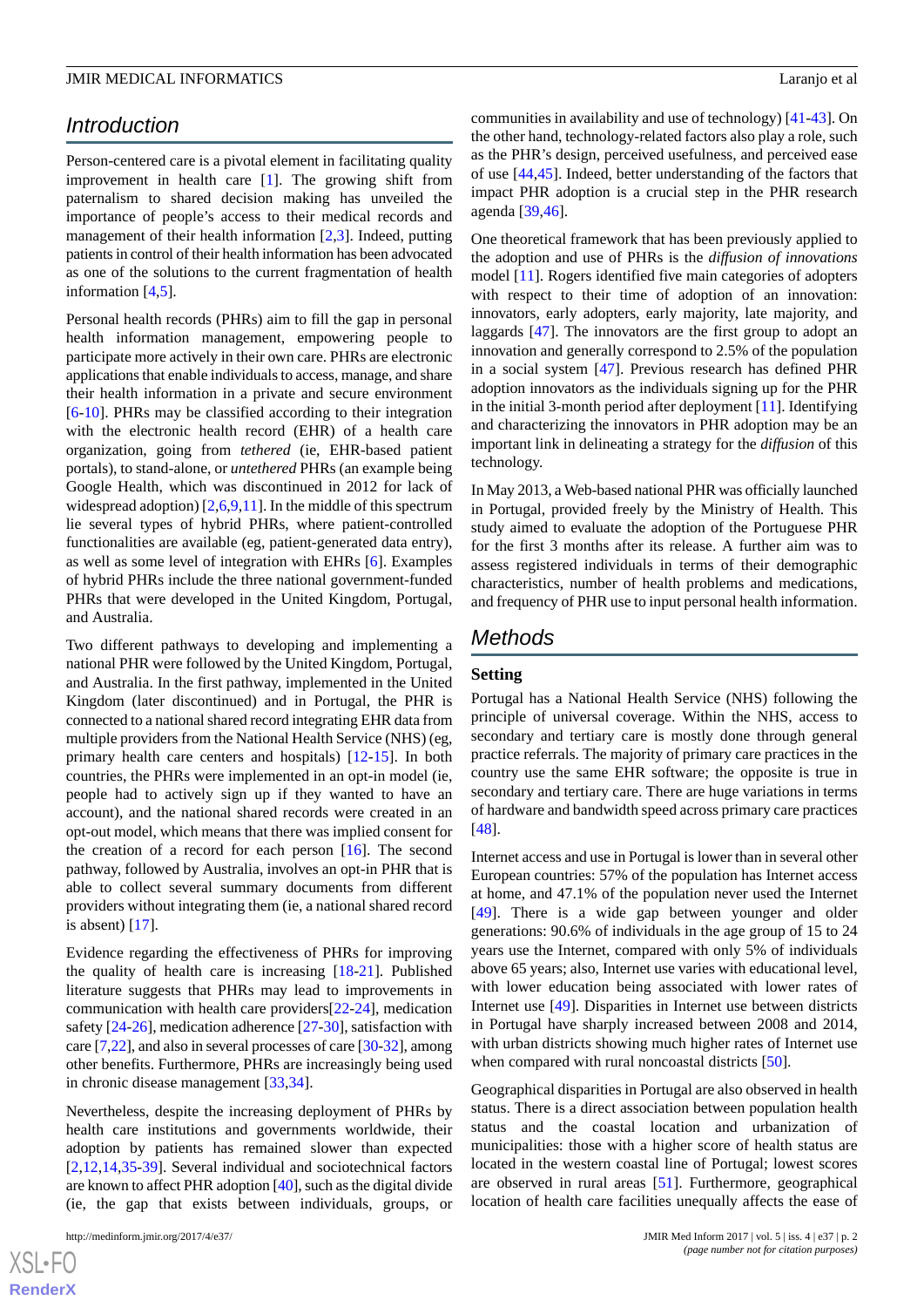access of different groups of consumers, with poor accessibility to health services being particularly concerning for elderly individuals in less urbanized and rural areas of the country [[52\]](#page-11-8).

Patient involvement in health care is still relatively weak in Portugal [[53\]](#page-11-9), and patients' requests to access their medical records are rare, generally involving a lengthy administrative process [\[54](#page-11-10)]. Less than half of the population uses the Internet for health information retrieval [[55\]](#page-11-11).

## **Personal Health Record**

The Portuguese PHR is a Web-based platform provided freely by the Ministry of Health and was officially released in May 2013 (after a 1-year period of beta-testing). At the time of data collection (end of July 2013), the PHR allowed patients to input health information (eg, health problems, chronic medication, and biometric measurements) and book primary care consultations. Integration between the PHR and the national shared record was negligible at the time of study, and very few patients had access to summary care records (SCRs), which were then being rolled out nationally (SCRs include aggregated EHR information, eg, list of health problems, current and past medications, and allergies). Furthermore, access by patients to their SCR was only possible via an e-card reader, a device rarely owned by the general public in Portugal. Planned features for future versions of the PHR included communication with health care providers, sharing data from the PHR with clinicians, prescription refills, and widespread access to SCRs.

One important factor enabling health data aggregation in Portugal is that patients registered with the NHS have a unique patient identifier (NHS number), which allows the correct integration of individual health data originating from different sources. Implementation of the PHR followed an opt-in model, which means that people had to actively register on the Web-based platform if they wanted to have an account. Access to the PHR was done through authentication with the individual NHS number and password after online registration occurred.

At the time of data collection, advertisement for the PHR was negligible, and there was no strategy in place to promote adoption. For this study, we were unable to determine the degree of public awareness regarding the existence of the PHR or to estimate the number of people reached by any communications about the PHR through mass media (eg, newspapers and radio).

## **Study Design**

We conducted a cross-sectional study analyzing individual-level data from registered users of the Portuguese PHR. Data were collected by the information technology (IT) services of the Ministry of Health. The dataset provided to the research team was deidentified and corresponded to the first 3 months after

release (May to July 2013). The study was approved by the Ethics Committee of Lisbon Medical School.

Individual-level data from patients registered in the PHR were collected regarding age, gender, region and district of residence, chronic conditions, chronic medication, and number of times information had been entered in specific PHR fields (emergency contacts, allergies, height, weight, systolic blood pressure, diastolic blood pressure, glycemia, cholesterol, and triglycerides). Data on age, gender, and residence were automatically populated in the PHR for each patient upon registration (these administrative data are associated with each NHS number). Remaining variables were self-reported (information entered by patients in the PHR).

As in other studies, we used heuristic definitions to characterize subgroups of adopters according to their use of the PHR [[11,](#page-9-8)[56-](#page-11-12)[59\]](#page-11-13). We did not use log-ins as a proxy for PHR use and focused instead on the actual input of personal health information by individuals registered in the PHR. Consequently, for the purpose of this study, a classification was created to aid the characterization of PHR adopters ([Figure 1\)](#page-3-0). *Registered individuals* were defined as having an account created in the PHR, independent of their actual use of the platform to input information. *Users* were defined as having entered information in at least one of the following fields: allergies, emergency contacts, height, weight, systolic blood pressure, diastolic blood pressure, glycemia, cholesterol, or triglycerides levels. *Nonusers* were defined as individuals who had signed up for an account in the PHR, but who had not entered any of those data at the time of the study. Users were further divided into *single input* and *multiple inputs*, corresponding to the recording of either one or more than one piece of information regarding any of those data fields.

## **Statistical Analysis**

SAS statistical software (version 9.2; SAS Institute, Inc) was used for all analyses. The distribution of continuous variables was checked for normality, and means and standard deviations (SDs) were calculated; proportions and counts were calculated for categorical variables. Univariate logistic regression models of the odds of being in the *multiple inputs* group, as a function of each individual predictor, were used to calculate crude odds ratios (ORs). Multivariate logistic regression was used to model the probability of being in the *multiple inputs* group, as a function of age category, gender, region of residence, number of health problems (categorical variable), and number of medications (categorical variable). The ArcMap functionality of ArcGis version 10 (ESRI, Redlands, CA, USA) was used to create maps of the proportion of PHR registrations by region and district.

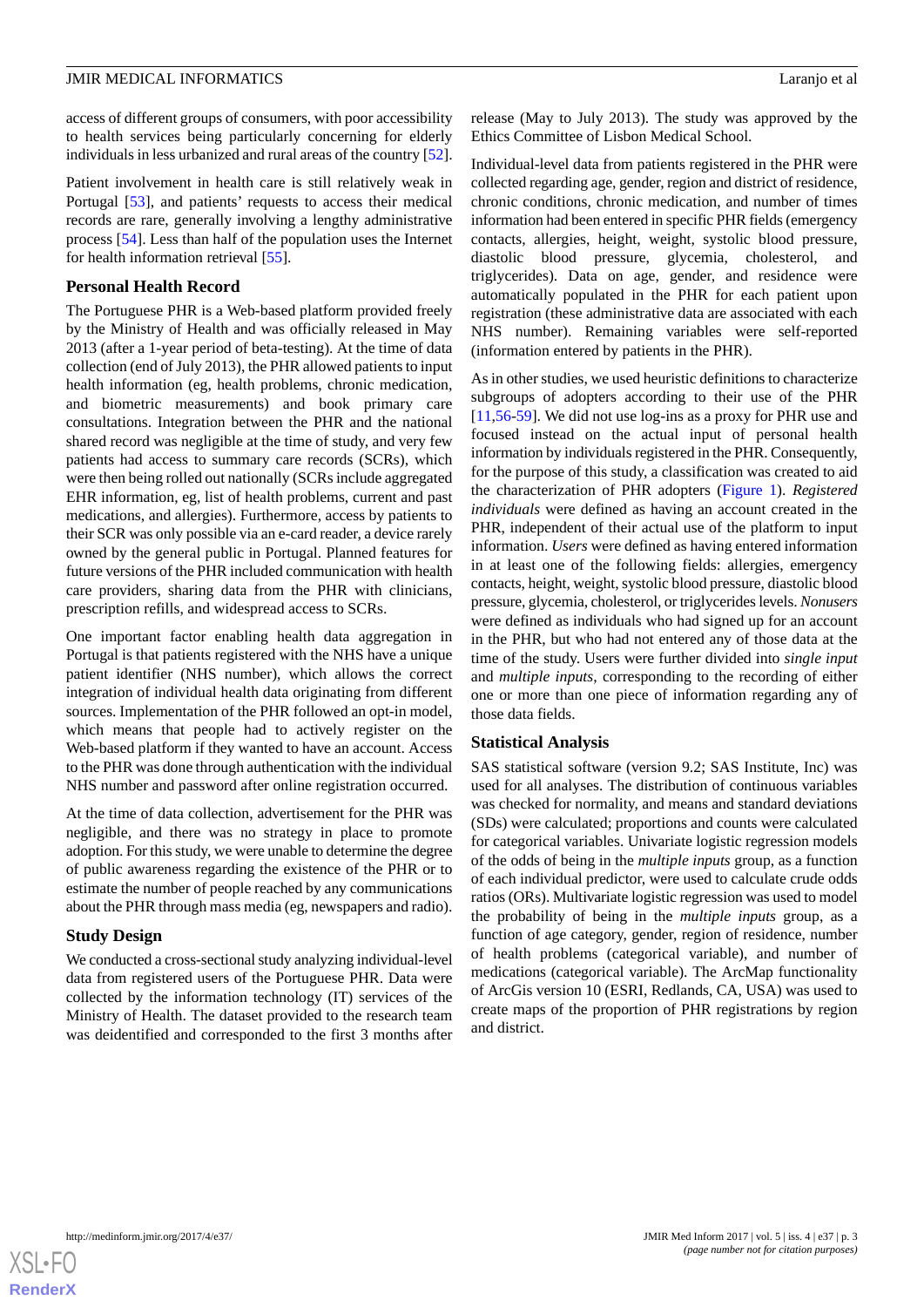<span id="page-3-0"></span>Figure 1. Diagram representing the classification and distribution of registered individuals into "users" and "nonusers," as well as the classification of "users" into the "single input" group and the "multiple inputs" group.



## *Results*

We identified 109,619 individuals registered in the PHR (60.58% women; mean age: 44.7 years, SD 18.1 years), which corresponded to approximately 1% of the Portuguese population ([Table 1\)](#page-4-0). The highest proportion of registrations was observed in the age category from 30 to 39 years (25,810/109,619; 23.55%). Geographic analysis revealed higher proportions of PHR adoption in urban centers when compared with the rural regions of the country (ie, noncoastal areas of Portugal) ([Figure](#page-6-0) [2\)](#page-6-0). The districts with the highest number of registered individuals were Lisbon and Oporto [\(Figure 2](#page-6-0)).

Among the 109,619 registered individuals, 91,115 (83.12%) had not entered any information in the PHR regarding emergency contacts, allergies, height, weight, systolic blood pressure, diastolic blood pressure, glycemia, cholesterol, or triglycerides. This group was classified as *nonusers* [\(Figure 1\)](#page-3-0). The remaining 18,504 individuals were classified as PHR *users*,

corresponding to 16.88% of registered individuals. Users provided a total of 45,039 entries in the above-specified fields, of which, the most common were height, weight, allergies, and emergency contacts (data not shown). Users tended to be male, younger, and Lisbon residents, when compared with nonusers ([Table 1](#page-4-0)).

A total of 9543 health problems and 10,913 medications were self-reported by users and nonusers ([Table 1](#page-4-0)). The most commonly reported health problems were high blood pressure, diabetes, and asthma (data not shown).

PHR users were further characterized as engaging in *single input* (5955/18,504, 32.18%) or *multiple inputs*(12,549/18,504, 67.82%) ([Figure 1\)](#page-3-0). The differences between them, as well as the crude and adjusted ORs are illustrated in [Table 2.](#page-5-0) Younger individuals had higher odds of engaging in multiple inputs, as well as male users (adjusted OR for male individuals 1.32, CI 1.19, 1.48).

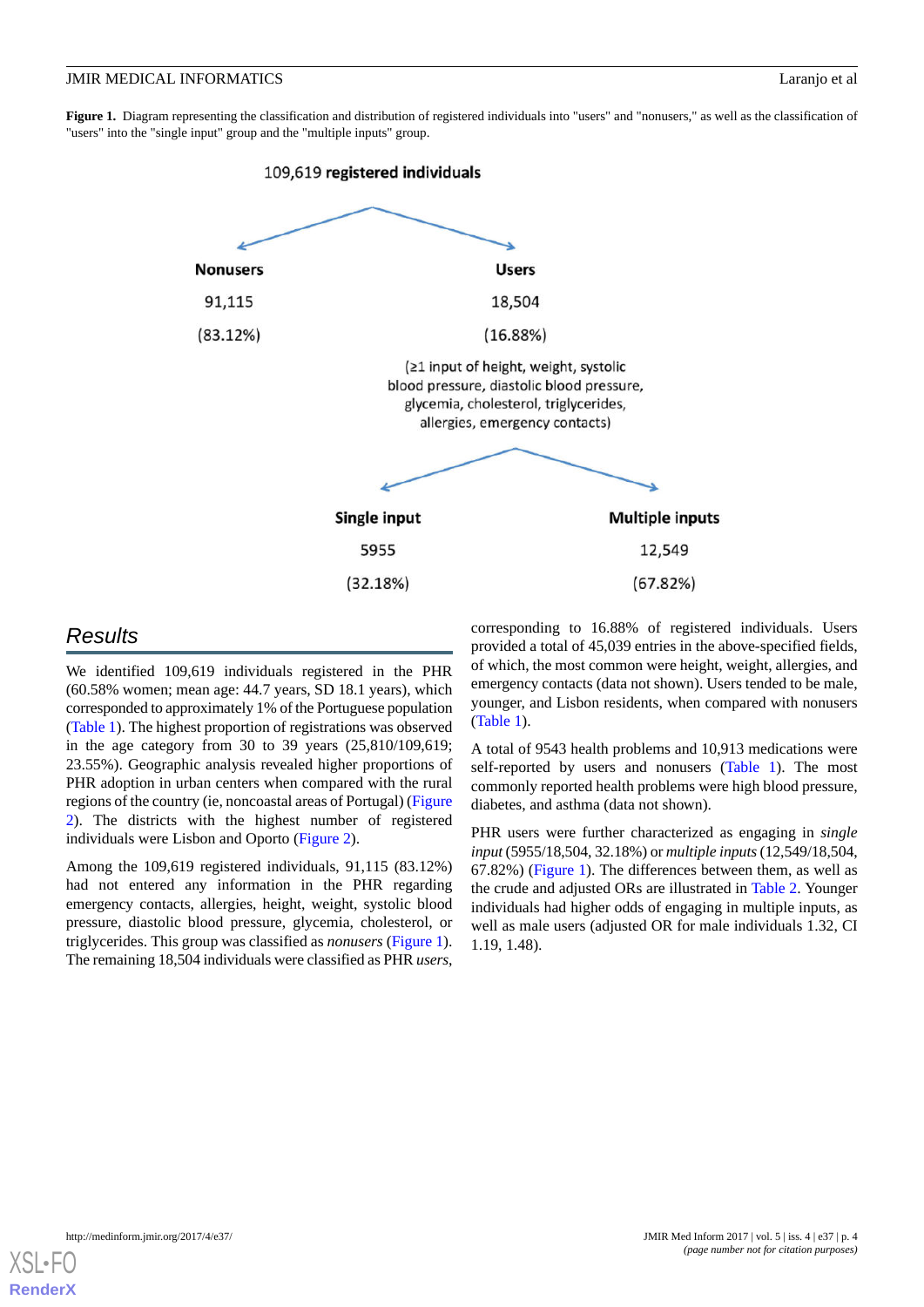## **JMIR MEDICAL INFORMATICS** Laranjo et al

<span id="page-4-0"></span>Table 1. Characteristics of the 109,619 individuals registered in the Portuguese personal health record (PHR) according to their use of the system to input information (*nonusers* vs *users*).

| Characteristic         |                         | Nonusers       | Users          | Total            |
|------------------------|-------------------------|----------------|----------------|------------------|
|                        |                         | $n$ (%)        | $n$ (%)        | $n$ (%)          |
| Age category (years)   |                         |                |                |                  |
|                        | $<$ 30                  | 18,130 (19.90) | 4189 (22.63)   | 22,319 (20.36)   |
|                        | $30 - 40$               | 20,157 (22.12) | 5653 (30.55)   | 25,810 (23.55)   |
|                        | $40 - 50$               | 17,111 (18.78) | 3601 (19.46)   | 20,712 (18.89)   |
|                        | $50 - 65$               | 20,603 (22.61) | 3198 (17.28)   | 23,801 (21.71)   |
|                        | $\geq 65$               | 15,114 (16.59) | 1863 (10.07)   | 16,977 (15.49)   |
|                        | Total                   | 91,115 (83.12) | 18,504 (16.88) | 109,619 (100.00) |
| Gender                 |                         |                |                |                  |
|                        | Female                  | 56,585 (62.10) | 9823 (53.09)   | 66,408 (60.58)   |
|                        | Male                    | 34,530 (37.90) | 8681 (46.91)   | 43,211 (39.42)   |
| Region                 |                         |                |                |                  |
|                        | Lisbon and Tagus Valley | 39,925 (43.82) | 8414 (45.47)   | 48,339 (44.10)   |
|                        | North                   | 34,486 (37.85) | 6698 (36.20)   | 41,184 (37.57)   |
|                        | Other                   | 16,704 (18.33) | 3392 (18.33)   | 20,096 (18.33)   |
|                        | Total                   | 91,115 (83.12) | 18,504 (16.88) | 109,619 (100.00) |
| <b>Health problems</b> |                         |                |                |                  |
|                        | None                    | 230(21.18)     | 1238 (14.64)   | 1468 (15.38)     |
|                        | $\mathbf{1}$            | 589 (54.24)    | 5058 (59.81)   | 5647 (59.17)     |
|                        | 2                       | 149 (13.72)    | 1017(12.03)    | 1166 (12.22)     |
|                        | $\geq$ 3                | 118 (10.87)    | 1144 (13.53)   | 1262 (13.22)     |
|                        | Total                   | 1086 (11.38)   | 8457 (88.62)   | 9543 (100.00)    |
| <b>Medications</b>     |                         |                |                |                  |
|                        | $\boldsymbol{0}$        | 255 (15.74)    | 1679 (18.07)   | 1934 (17.72)     |
|                        | $\mathbf{1}$            | 658 (40.62)    | 3793 (40.82)   | 4451 (40.79)     |
|                        | $\geq$ 2                | 707 (43.64)    | 3821 (41.12)   | 4528 (41.49)     |
|                        | Total                   | 1620 (14.84)   | 9293 (85.16)   | 10,913 (100.00)  |

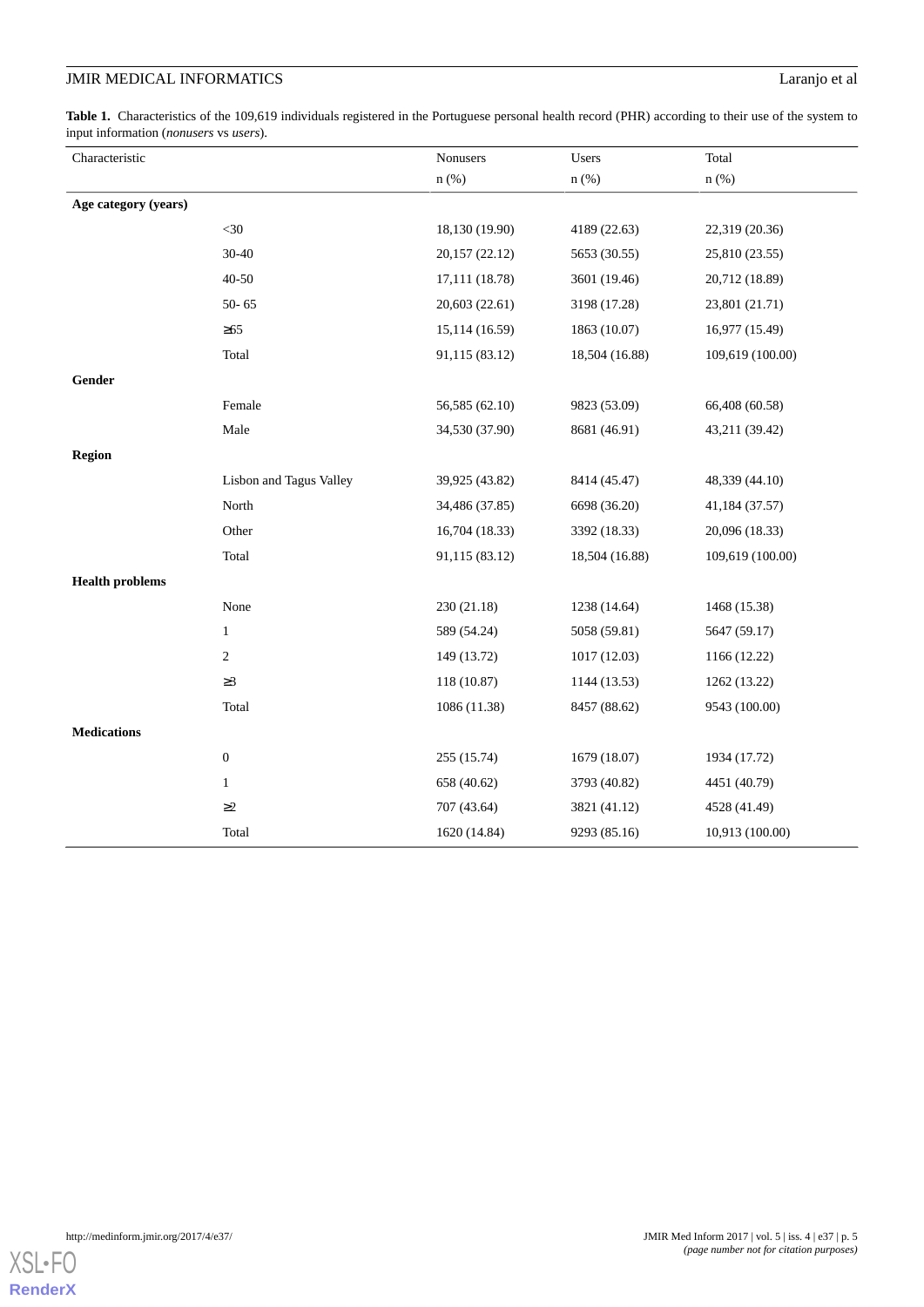## **JMIR MEDICAL INFORMATICS** Laranjo et al

<span id="page-5-0"></span>Table 2. Characteristics of users (n=18,504) according to their input with crude and adjusted odds ratios.

| Characteristic <sup>a</sup> |                         | Single input, | Multiple inputs, | Crude odds ratio <sup>b</sup> (95% | Adjusted odds ratio <sup>c</sup> (95% |
|-----------------------------|-------------------------|---------------|------------------|------------------------------------|---------------------------------------|
|                             |                         | $n$ (%)       | $n$ (%)          | CI)                                | $CI$ )                                |
| Age category (years)        |                         |               |                  |                                    |                                       |
|                             | $<$ 30                  | 1106 (18.57)  | 3083 (24.57)     | $1.46(1.32-1.60)$                  | $1.52(1.29-1.80)$                     |
|                             | 30-40                   | 1694 (28.45)  | 3959 (31.55)     | $1.22(1.12-1.33)$                  | $1.46(1.25-1.7)$                      |
|                             | $40 - 50$               | 1235 (20.74)  | 2366 (18.85)     | (Reference)                        | (Reference)                           |
|                             | 50-65                   | 1126 (18.91)  | 2072 (16.51)     | $0.96(0.87-1.06)$                  | $0.84(0.71-1.0)$                      |
|                             | $\geq 65$               | 794 (13.33)   | 1069 (8.52)      | $0.7(0.63-0.79)$                   | $0.60(0.49-0.73)$                     |
|                             | Total                   | 5955 (32.18)  | 12,549 (67.82)   |                                    |                                       |
| Gender                      |                         |               |                  |                                    |                                       |
|                             | Female                  | 3342 (56.12)  | 6481 (51.65)     | (Reference)                        | (Reference)                           |
|                             | Male                    | 2613 (43.88)  | 6068 (48.35)     | $1.20(1.13-1.27)$                  | $1.32(1.19-1.48)$                     |
| <b>Region</b>               |                         |               |                  |                                    |                                       |
|                             | Lisbon and Tagus Valley | 2706 (45.44)  | 5708 (45.49)     | (Reference)                        | (Reference)                           |
|                             | North                   | 2189 (36.76)  | 4509 (35.93)     | $0.98(0.91-1.05)$                  | $0.95(0.84-1.06)$                     |
|                             | Other                   | 1060 (17.80)  | 2332 (18.58)     | $1.04(0.96-1.14)$                  | $1.12(0.96-1.30)$                     |
|                             | Total                   | 5955 (32.18)  | 12,549 (67.82)   |                                    |                                       |

<sup>a</sup>Some percentages do not total 100% due to rounding.

<sup>b</sup>Crude odds ratios calculated from univariate logistic regression where the probability of "multiple inputs" was modeled.

<sup>c</sup>Logistic regression model with predictors: age category, gender, region of residence, number of health problems, and medications.

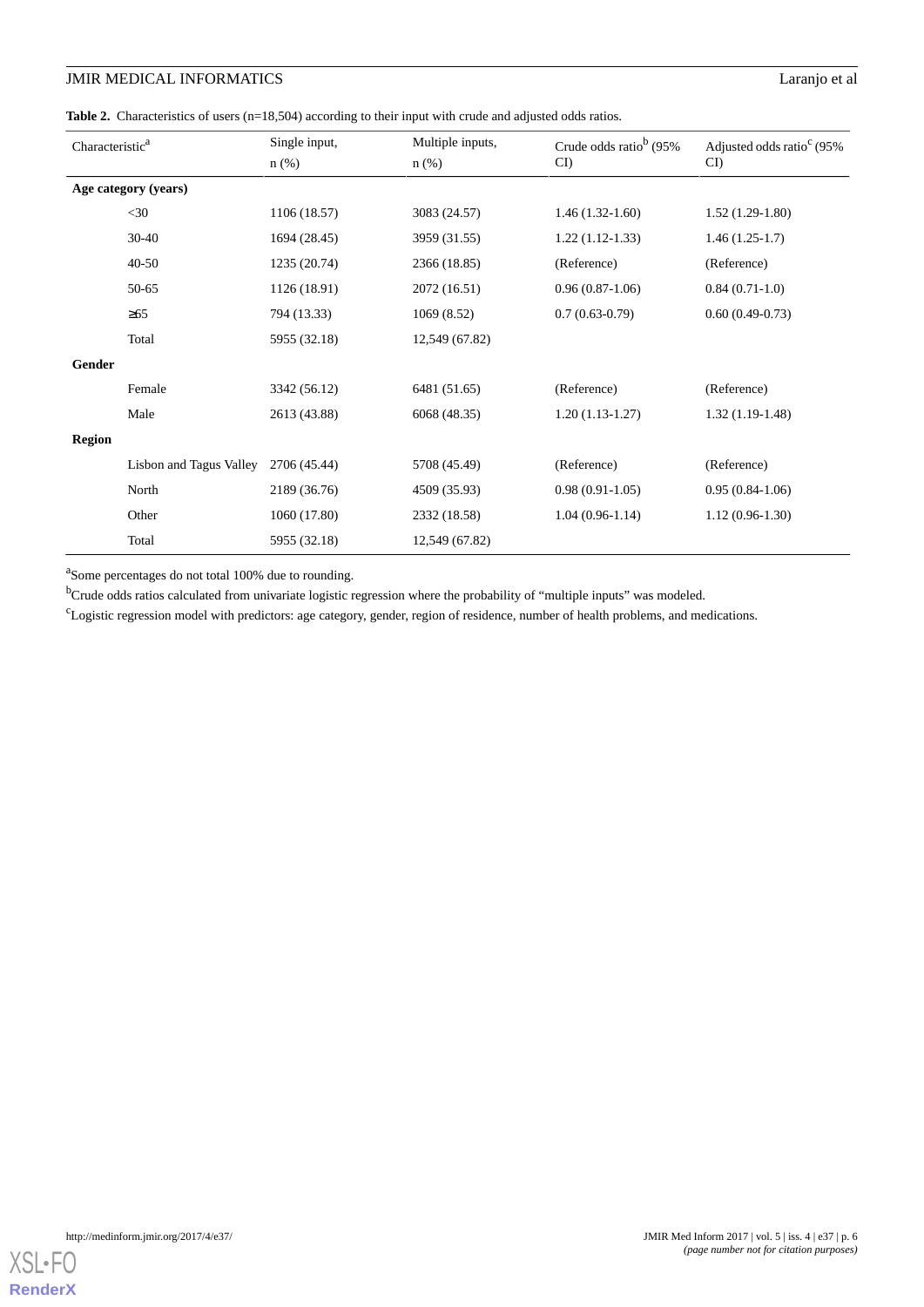<span id="page-6-0"></span>**Figure 2.** Number of patients registered in the Portuguese Personal Health Record (PHR), by region (left image) and district (right image). The right-side image (district-level data) shows higher proportions of PHR adoption (largest circles, red) in urban areas (coastal districts on the left) than in rural areas (smallest circles, white, in the noncoastal districts on the right).



## *Discussion*

## **Principal Findings**

To the best of our knowledge, this is the first study analyzing the adoption of a PHR in Portugal. The number of registered individuals in the Portuguese PHR 3 months after its official release was 109,619 (approximately 1% of the Portuguese population; 60.6% women; mean age: 44.7 years, SD 18.1 years), from which 16.88% (18,504/109,619) were considered *users* and 83.12% (91,115/109,619) were *nonusers*. PHR users were also characterized as engaging in *single input* (5955/18,504, 32.18%) or *multiple inputs* (12,549/18,504,

[XSL](http://www.w3.org/Style/XSL)•FO **[RenderX](http://www.renderx.com/)**

67.82%) of information related to allergies, emergency contacts, height, weight, systolic blood pressure, diastolic blood pressure, glycemia, cholesterol, or triglycerides levels. Younger individuals had higher odds of engaging in multiple inputs, as well as male users. There was evidence of a geographic gap in the adoption of the Portuguese PHR, with higher proportions of adopters in urban centers than in rural noncoastal districts.

## **Comparison With Published Literature**

The number of registered individuals in the Portuguese PHR 3 months after its release was 109,619, which is comparable to the adoption of other PHRs. For instance, Kaiser Permanente reported slightly higher adoption rates, with 58,734 members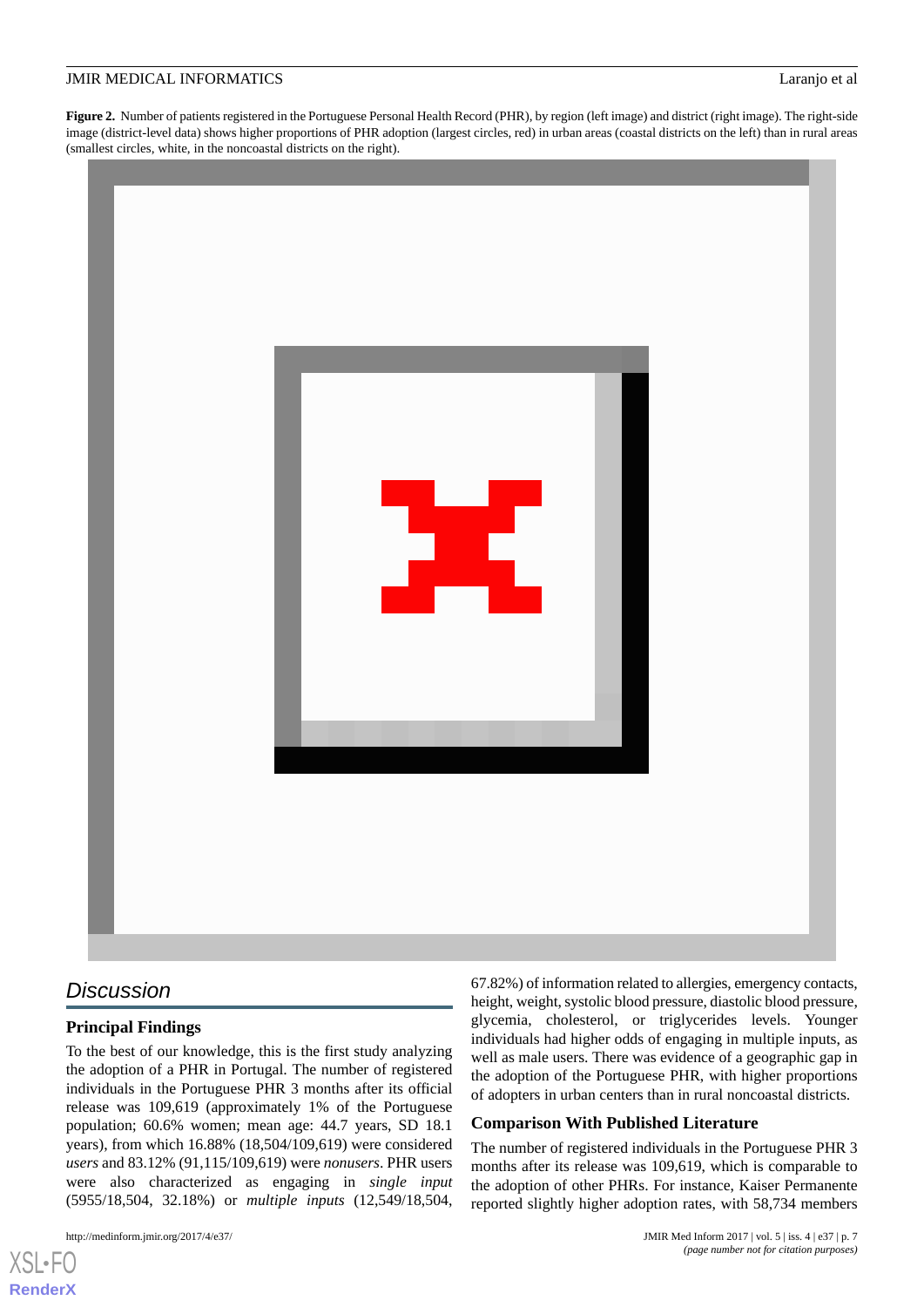registering to use the site each month, on average [[60\]](#page-11-14). In 2012, 4 million individuals (roughly 63% of the total number of members) had registered to use Kaiser Permanente's PHR, making it one of the most successful and actively used PHRs in the world [[61\]](#page-11-15).

On the other hand, national PHRs such as the United Kingdom's *HealthSpace* or Australia's personally controlled EHR have not had the same success in adoption. HealthSpace, which was introduced in the English NHS in 2007, had only 172,950 registrations by the end of October 2010 and ended up being discontinued in 2012 [\[14](#page-9-17)]. HealthSpace allowed individuals to input health information, communicate with clinicians, and access a summary care record, but research showed that the PHR was perceived by patients as neither useful nor easy to use [[14\]](#page-9-17). Similarly, Australia's PHR had very low adoption rates since it was launched in 2012 [\[62](#page-11-16)]. After 3 years, with only 2 million people registered, the Australian government announced a "rescue package," including a change of its name to "My Health Record" and the move to an opt-out model, scheduled to begin in 2018 [\[63](#page-11-17),[64\]](#page-11-18). As of July 2017, less than 20% (4.78 million people) of Australia's population is registered for the My Health Record.

Our study contributes to the sparse literature on the development and implementation of national government-funded PHRs. Considering the turbulent paths of two well-known PHRs, developed in the United Kingdom and in Australia, future studies should evaluate how adoption of the Portuguese PHR is unfolding (particularly as new features become available), as well as analyze the sustainability of its use and the perceptions of patients and clinicians.

Characteristics of PHR adopters in our study are in line with findings from previous research: PHR registration and use was more frequent in women [[42,](#page-10-12)[65](#page-11-19)[-67](#page-11-20)] and younger individuals [[11\]](#page-9-8), with lower registration rates and use being seen in people above 65 years [\[59](#page-11-13),[65](#page-11-19)[,67](#page-11-20)-[69\]](#page-12-0). The lower adoption by elderly patients should be further studied, as it may be associated with several different factors such as access and use of computers and the Internet, literacy, numeracy, and socioeconomic status [[37\]](#page-10-13). Interestingly, studies have shown that, once enrolled, older patients were more likely to use the portal than their younger counterparts [[65\]](#page-11-19).

Geographic analysis revealed higher proportions of PHR adoption in urban centers than in the rural districts of the country (ie, noncoastal areas of Portugal). This divide is particularly apparent when geographical data are analyzed by district: the right-side image in [Figure 2](#page-6-0) shows that the largest circles (red), corresponding to higher proportions of PHR adoption, are located in urban areas, whereas the smallest circles (white), which indicate the lowest proportions of adoption, are located in rural areas.

The existence of an urban-rural gap raises concerns regarding the possible widening of disparities due to the digital divide [[37](#page-10-13)[,41](#page-10-10),[70\]](#page-12-1). In Portugal, rural areas have a higher proportion of elderly people and a less diversified network of health care services [[52\]](#page-11-8), showing lower scores of health status, when compared with coastal urbanized districts [[51\]](#page-11-7). Additionally, Internet access and use is lower in the elderly, less educated,

and those living in rural districts of the country. These groups are less likely to become adopters of a Web-based PHR, even when diffusion of this innovation spreads to early adopters and the early and late majority. Consequently, specific strategies may be needed to lessen the effects of the digital divide on existing health inequalities.

Disparities in PHR adoption have also been previously shown to be associated with race and ethnicity [[42](#page-10-12)[,65](#page-11-19),[67](#page-11-20)[,68](#page-11-21),[70\]](#page-12-1), as well as socioeconomic status, educational level  $[42,67,68,71]$  $[42,67,68,71]$  $[42,67,68,71]$  $[42,67,68,71]$  $[42,67,68,71]$  $[42,67,68,71]$ , and health literacy [\[70](#page-12-1)], thereby raising concerns that access to this type of technology may be limited to a more socially advantaged population. For our study of PHR innovators, we were unable to access data on these types of variables. Nevertheless, if one considers the area of residence as a proxy for socioeconomic status [[72\]](#page-12-3), our findings reveal important disparities in PHR adoption. Given that innovators have previously been found to be similar to subsequent adopters in most sociodemographic characteristics [\[11](#page-9-8)], there is a concern that the urban-rural gap may be maintained as adoption of this PHR continues. Furthermore, innovators may act as opinion leaders or change agents in their communities, which could further contribute to perpetuate this gap. Research is needed to study current adoption of the Portuguese PHR, as well as to investigate its potential impact in widening health disparities.

## **Implications for Clinical Practice, Health Policy, and Research**

Dissemination of PHRs will facilitate change into a more patient-centered model of care. This will require a significant cultural change in Portugal, where patients' access to their medical records and control of health information are still highly uncommon [[54\]](#page-11-10). In addition, given that PHR adoption by patients is influenced by their providers' endorsement [[73\]](#page-12-4), clinician involvement in the design, development, and implementation of PHRs seems crucial for their success. Despite concerns with the impact on workload, studies show that clinicians generally see several advantages in PHRs [[74](#page-12-5)[-76](#page-12-6)].

Continued adoption of the Portuguese PHR will depend on the availability of features that have been shown to be valued by patients, such as communication with providers, access to medical records, and administrative functionalities such as prescription refills [[20](#page-9-18),[60](#page-11-14)[,77](#page-12-7)-[81\]](#page-12-8). For instance, registrations for Kaiser Permanente's PHR tripled when features such as online test results and emailing a doctor's office became available [\[60\]](#page-11-14).

Previous studies of the Portuguese PHR found numerous usability problems, particularly in terms of readability and information architecture [[80](#page-12-9)[,82](#page-12-10)]. Additional studies evaluating ease of use of the current version of the Portuguese PHR are needed, as this is known to be a crucial aspect in the adoption of PHRs [\[11](#page-9-8)]. User-centered design strategies should help guide the development of PHR features and characteristics desired by citizens, with the aim of increasing PHR adoption [[83](#page-12-11)[,84](#page-12-12)].

Finally, attention should be given to the possible unanticipated consequences of the dissemination of this technology, such as the widening of inequalities and propagation of the inverse care law [\[85](#page-12-13)]. Therefore, ensuring universal Internet and computer access seems paramount, now that health care is increasingly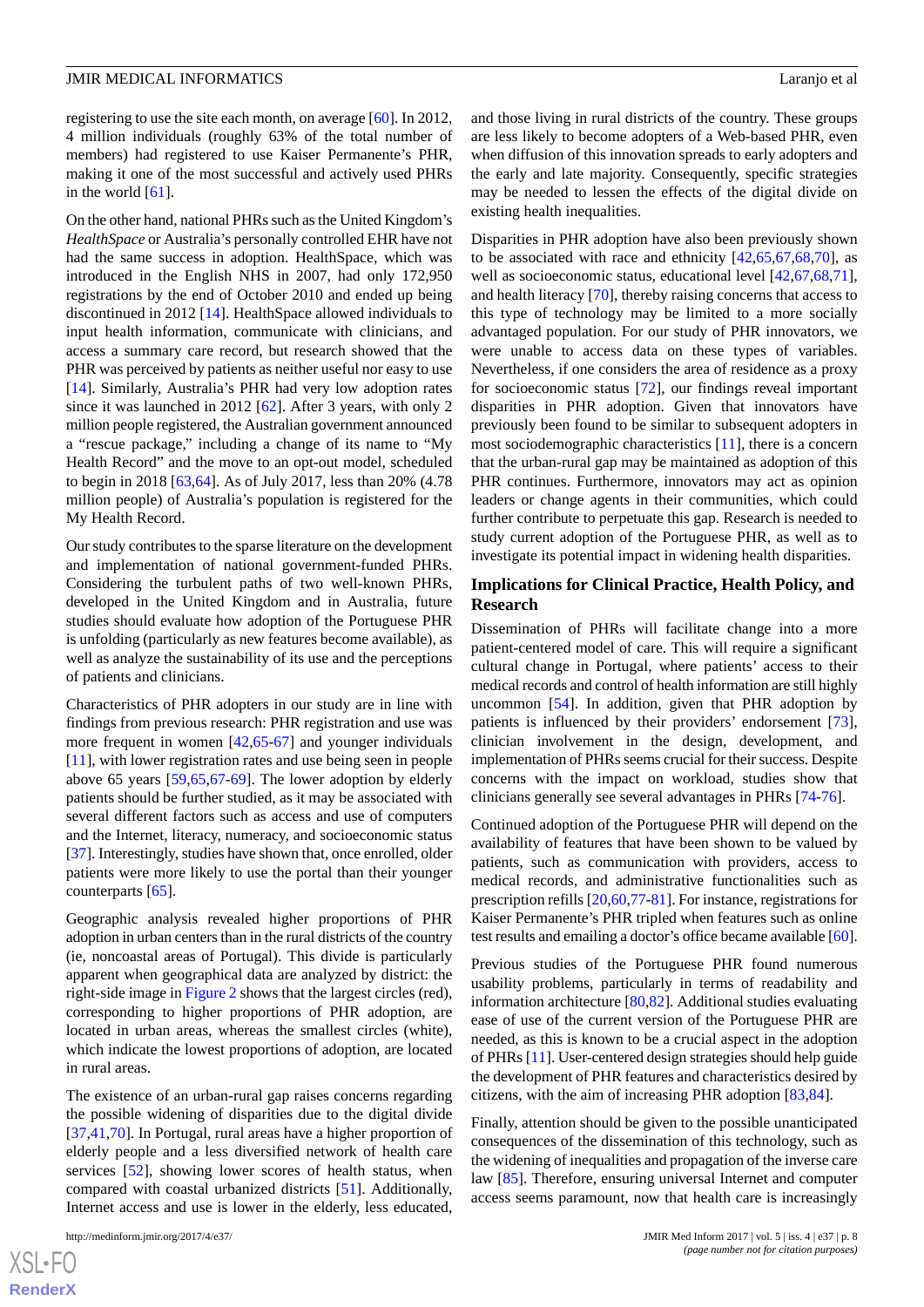reliant on IT [\[70](#page-12-1)]. At the same time, it is equally important to accommodate the needs of those not using or adopting this technology and make sure that they have access to the same quality of care as PHR adopters [\[86](#page-12-14)].

Considering the high costs associated with the development and implementation of a national PHR, independent evaluations of the implementation process should be conducted, as well an assessment of the potential value derived from this technology. Furthermore, the general public should have access to updated statistics on registrations and use of the Portuguese PHR, as well as to any evaluations that are carried out involving the system.

Future research should assess the evolution of the adoption curve, sustainability of use, perceptions of patients and clinicians, and the impact of the Portuguese PHR on process and outcome measures of health care. Furthermore, studies should evaluate the current users of the Portuguese PHR, as well as investigate possible signs of disparities between adopters and nonadopters.

## **Strengths and Limitations**

This study has several strengths. We studied adoption both in terms of number of registrations and actual use of the PHR to input health information, providing a comprehensive perspective on the uptake of the PHR by citizens. We were able to collect and analyze individual-level data regarding region and district of residence, which allowed for the use of geographic information systems to study the geographic distribution of PHR adoption in the country. Also, the large sample size of our study provides robustness to the results.

Some limitations should also be recognized. Data analyzed in this study correspond to the period between May and July 2013. We were only able to obtain data corresponding to 3 months after the official PHR release, which is a relatively short period of time in the adoption curve. Consequently, these results might not be generalizable to the whole population of initial adopters. Furthermore, the number of features available in the PHR at

the time of release was considerably less than what is provided nowadays, a fact that should be taken into consideration when interpreting these results.

We were unable to determine the degree of public awareness regarding the existence of the PHR, which would have been important to evaluate the context in which adoption occurred.

In light of the study design, selection bias and unmeasured confounding cannot be ruled out. Potentially important variables could not be evaluated, namely socioeconomic status, access to computers, and educational level. Furthermore, collection of ethnicity data in the EHR is not permitted in Portugal, hampering a comprehensive analysis of disparities in the adoption and use of PHRs by ethnic minority groups. Data regarding health problems was available for less than 9% (n=9543) of the total sample (N=109,619). Our definitions of *users*, *nonusers*, *multiple inputs*, and *single input* were conditioned by the particularities of this specific PHR and the data that we were able to collect. We included both dynamic (eg, blood pressure) and more static (eg, allergies) types of data to define PHR use and to characterize frequency of use. The use of these different types of data in the characterization of adopters should be further studied. Data regarding the booking of primary care consultations through the PHR or the access to summary care records were not available to researchers at the time of the study. Finally, this study was limited to a specific country, so caution should be exercised when trying to generalize the results to other populations and health care systems.

## **Conclusions**

During the first 3 months after introducing the Portuguese PHR, 1% of the country's population registered to use it. Registered individuals were more frequently female and aged between 30 and 39 years. There is evidence of a geographic gap in the adoption of the Portuguese PHR, with higher proportions of adopters in urban centers than in rural noncoastal districts. Future research should assess the evolution of the adoption curve and investigate possible signs of disparities between adopters and nonadopters.

## **Acknowledgments**

The authors would like to thank Dr David Bates, Dr Kenneth Mandl, Dr Joaquim Ferreira, Dr Albino Oliveira-Maia, and Dr Steffen Petersen for their insights during the design of this study. We would also like to thank the team at Serviços Partilhados do Ministério da Saúde, who facilitated data collection for this study, namely Henrique Martins, Diogo Reis, Álvaro Rebuge, Paulo Jorge Sá, and Daniel Cibrão. We thank Annie Lau for her feedback and for reviewing a draft of this paper.

This work was supported by a Junior Clinical Research award from the Harvard Medical School—Portugal program (HMSP-ICJ/0005/2010; Fundação para a Ciência e Tecnologia) attributed to the first author.

## **Authors' Contributions**

All the authors contributed substantially to the design of the study, as well as the acquisition, analysis, and/or interpretation of data. The paper was drafted by the first author and critically reviewed by all the remaining authors. All the authors approved the final version to be published.

## **Conflicts of Interest**

None declared.

**References**

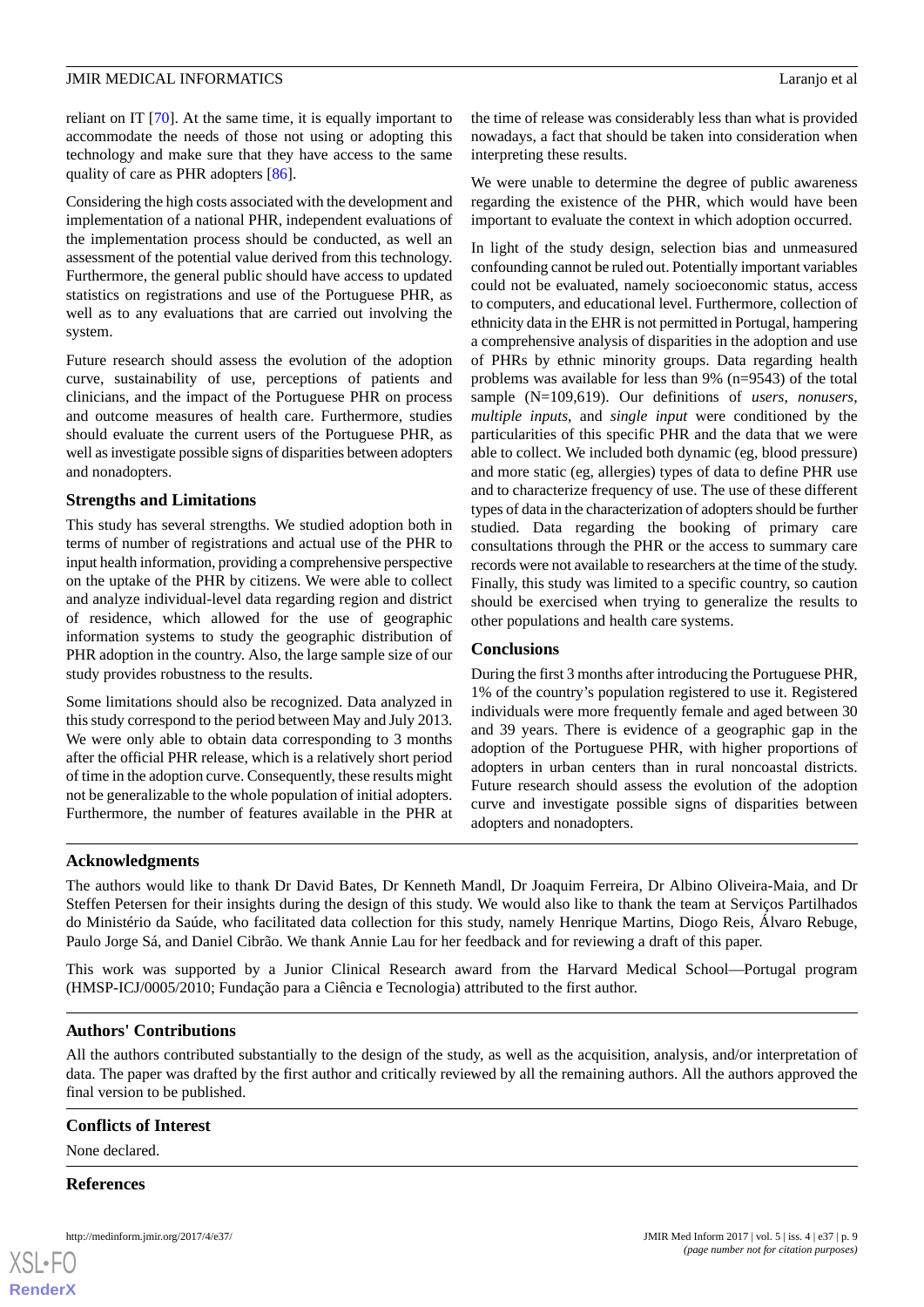- <span id="page-9-0"></span>1. Institute of Medicine. Crossing the Quality Chasm: A New Health System for the 21st Century. Washington, DC: National Academies Press; 2001.
- <span id="page-9-2"></span><span id="page-9-1"></span>2. Archer N, Fevrier-Thomas U, Lokker C, McKibbon KA, Straus SE. Personal health records: a scoping review. J Am Med Inform Assoc 2011;18(4):515-522 [\[FREE Full text](http://europepmc.org/abstract/MED/21672914)] [doi: [10.1136/amiajnl-2011-000105\]](http://dx.doi.org/10.1136/amiajnl-2011-000105) [Medline: [21672914\]](http://www.ncbi.nlm.nih.gov/entrez/query.fcgi?cmd=Retrieve&db=PubMed&list_uids=21672914&dopt=Abstract)
- <span id="page-9-3"></span>3. Walker J, Darer JD, Elmore JG, Delbanco T. The road toward fully transparent medical records. N Engl J Med 2014 Jan 02;370(1):6-8. [doi: [10.1056/NEJMp1310132\]](http://dx.doi.org/10.1056/NEJMp1310132) [Medline: [24304001\]](http://www.ncbi.nlm.nih.gov/entrez/query.fcgi?cmd=Retrieve&db=PubMed&list_uids=24304001&dopt=Abstract)
- <span id="page-9-4"></span>4. Steinbrook R. Personally controlled online health data--the next big thing in medical care? N Engl J Med 2008 Apr 17;358(16):1653-1656. [doi: [10.1056/NEJMp0801736\]](http://dx.doi.org/10.1056/NEJMp0801736) [Medline: [18420496\]](http://www.ncbi.nlm.nih.gov/entrez/query.fcgi?cmd=Retrieve&db=PubMed&list_uids=18420496&dopt=Abstract)
- <span id="page-9-5"></span>5. Mandl KD, Kohane IS. Tectonic shifts in the health information economy. N Engl J Med 2008 Apr 17;358(16):1732-1737. [doi: [10.1056/NEJMsb0800220](http://dx.doi.org/10.1056/NEJMsb0800220)] [Medline: [18420506\]](http://www.ncbi.nlm.nih.gov/entrez/query.fcgi?cmd=Retrieve&db=PubMed&list_uids=18420506&dopt=Abstract)
- <span id="page-9-16"></span>6. Tang PC, Ash JS, Bates DW, Overhage JM, Sands DZ. Personal health records: definitions, benefits, and strategies for overcoming barriers to adoption. J Am Med Inform Assoc 2006 Mar;13(2):121-126 [\[FREE Full text\]](http://paperpile.com/b/kOVAHn/jlUbm) [doi: [10.1197/jamia.M2025](http://dx.doi.org/10.1197/jamia.M2025)] [Medline: [16357345](http://www.ncbi.nlm.nih.gov/entrez/query.fcgi?cmd=Retrieve&db=PubMed&list_uids=16357345&dopt=Abstract)]
- 7. Otte-Trojel T, de Bont A, Rundall TG, van de Klundert J. How outcomes are achieved through patient portals: a realist review. J Am Med Inform Assoc 2014 Jul;21(4):751-757 [[FREE Full text\]](http://paperpile.com/b/kOVAHn/Vmx1s) [doi: [10.1136/amiajnl-2013-002501\]](http://dx.doi.org/10.1136/amiajnl-2013-002501) [Medline: [24503882](http://www.ncbi.nlm.nih.gov/entrez/query.fcgi?cmd=Retrieve&db=PubMed&list_uids=24503882&dopt=Abstract)]
- <span id="page-9-7"></span>8. Mandl KD, Simons WW, Crawford WC, Abbett JM. Indivo: a personally controlled health record for health information exchange and communication. BMC Med Inform Decis Mak 2007 Sep 12;7:25 [\[FREE Full text\]](https://bmcmedinformdecismak.biomedcentral.com/articles/10.1186/1472-6947-7-25) [doi: [10.1186/1472-6947-7-25\]](http://dx.doi.org/10.1186/1472-6947-7-25) [Medline: [17850667\]](http://www.ncbi.nlm.nih.gov/entrez/query.fcgi?cmd=Retrieve&db=PubMed&list_uids=17850667&dopt=Abstract)
- <span id="page-9-6"></span>9. Roehrs A, da Costa CA, Righi RD, de Oliveira KS. Personal health records: a systematic literature review. J Med Internet Res 2017 Jan 06;19(1):e13 [[FREE Full text](http://www.jmir.org/2017/1/e13/)] [doi: [10.2196/jmir.5876](http://dx.doi.org/10.2196/jmir.5876)] [Medline: [28062391](http://www.ncbi.nlm.nih.gov/entrez/query.fcgi?cmd=Retrieve&db=PubMed&list_uids=28062391&dopt=Abstract)]
- <span id="page-9-8"></span>10. Bates DW, Wells S. Personal health records and health care utilization. J Am Med Assoc 2012 Nov 21;308(19):2034-2036. [doi: [10.1001/jama.2012.68169\]](http://dx.doi.org/10.1001/jama.2012.68169) [Medline: [23168828](http://www.ncbi.nlm.nih.gov/entrez/query.fcgi?cmd=Retrieve&db=PubMed&list_uids=23168828&dopt=Abstract)]
- <span id="page-9-9"></span>11. Emani S, Yamin CK, Peters E, Karson AS, Lipsitz SR, Wald JS, et al. Patient perceptions of a personal health record: a test of the diffusion of innovation model. J Med Internet Res 2012 Nov;14(6):e150 [\[FREE Full text\]](http://www.jmir.org/2012/6/e150/) [doi: [10.2196/jmir.2278\]](http://dx.doi.org/10.2196/jmir.2278) [Medline: [23128775](http://www.ncbi.nlm.nih.gov/entrez/query.fcgi?cmd=Retrieve&db=PubMed&list_uids=23128775&dopt=Abstract)]
- 12. Greenhalgh T, Morris L, Wyatt JC, Thomas G, Gunning K. Introducing a nationally shared electronic patient record: case study comparison of Scotland, England, Wales and Northern Ireland. Int J Med Inform 2013 May;82(5):e125-e138. [doi: [10.1016/j.ijmedinf.2013.01.002\]](http://dx.doi.org/10.1016/j.ijmedinf.2013.01.002) [Medline: [23434362](http://www.ncbi.nlm.nih.gov/entrez/query.fcgi?cmd=Retrieve&db=PubMed&list_uids=23434362&dopt=Abstract)]
- <span id="page-9-17"></span><span id="page-9-10"></span>13. Bratan T, Stramer K, Greenhalgh T. 'Never heard of it'- understanding the public's lack of awareness of a new electronic patient record. Health Expect 2010 Dec;13(4):379-391 [[FREE Full text\]](http://europepmc.org/abstract/MED/20579117) [doi: [10.1111/j.1369-7625.2010.00608.x\]](http://dx.doi.org/10.1111/j.1369-7625.2010.00608.x) [Medline: [20579117](http://www.ncbi.nlm.nih.gov/entrez/query.fcgi?cmd=Retrieve&db=PubMed&list_uids=20579117&dopt=Abstract)]
- <span id="page-9-11"></span>14. Greenhalgh T, Hinder S, Stramer K, Bratan T, Russell J. Adoption, non-adoption, and abandonment of a personal electronic health record: case study of HealthSpace. Br Med J 2010 Nov;341:c5814. [doi: [10.1136/bmj.c5814\]](http://dx.doi.org/10.1136/bmj.c5814)
- <span id="page-9-12"></span>15. Greenhalgh T, Stramer K, Bratan T, Byrne E, Mohammad Y, Russell J. Introduction of shared electronic records: multi-site case study using diffusion of innovation theory. Br Med J 2008 Oct 23;337:a1786 [\[FREE Full text\]](http://europepmc.org/abstract/MED/18948344) [Medline: [18948344\]](http://www.ncbi.nlm.nih.gov/entrez/query.fcgi?cmd=Retrieve&db=PubMed&list_uids=18948344&dopt=Abstract)
- <span id="page-9-13"></span>16. Greenhalgh T, Wood GW, Bratan T, Stramer K, Hinder S. Patients' attitudes to the summary care record and HealthSpace: qualitative study. Br Med J 2008 Jun 07;336(7656):1290-1295 [[FREE Full text](http://www.bmj.com/cgi/pmidlookup?view=long&pmid=18511764)] [doi: [10.1136/bmj.a114](http://dx.doi.org/10.1136/bmj.a114)] [Medline: [18511764](http://www.ncbi.nlm.nih.gov/entrez/query.fcgi?cmd=Retrieve&db=PubMed&list_uids=18511764&dopt=Abstract)]
- 17. Andrews L, Gajanayake R, Sahama T. The Australian general public's perceptions of having a personally controlled electronic health record (PCEHR). Int J Med Inform 2014 Dec;83(12):889-900. [doi: [10.1016/j.ijmedinf.2014.08.002\]](http://dx.doi.org/10.1016/j.ijmedinf.2014.08.002) [Medline: [25200198](http://www.ncbi.nlm.nih.gov/entrez/query.fcgi?cmd=Retrieve&db=PubMed&list_uids=25200198&dopt=Abstract)]
- <span id="page-9-18"></span>18. Ammenwerth E, Schnell-Inderst P, Hoerbst A. The impact of electronic patient portals on patient care: a systematic review of controlled trials. J Med Internet Res 2012 Nov 26;14(6):e162 [\[FREE Full text\]](http://www.jmir.org/2012/6/e162/) [doi: [10.2196/jmir.2238\]](http://dx.doi.org/10.2196/jmir.2238) [Medline: [23183044](http://www.ncbi.nlm.nih.gov/entrez/query.fcgi?cmd=Retrieve&db=PubMed&list_uids=23183044&dopt=Abstract)]
- <span id="page-9-15"></span><span id="page-9-14"></span>19. Heyworth L, Paquin AM, Clark J, Kamenker V, Stewart M, Martin T, et al. Engaging patients in medication reconciliation via a patient portal following hospital discharge. J Am Med Inform Assoc 2014 Feb;21(e1):e157-e162 [\[FREE Full text\]](http://jamia.oxfordjournals.org/cgi/pmidlookup?view=long&pmid=24036155) [doi: [10.1136/amiajnl-2013-001995\]](http://dx.doi.org/10.1136/amiajnl-2013-001995) [Medline: [24036155\]](http://www.ncbi.nlm.nih.gov/entrez/query.fcgi?cmd=Retrieve&db=PubMed&list_uids=24036155&dopt=Abstract)
- 20. Zhou YY, Kanter MH, Wang JJ, Garrido T. Improved quality at Kaiser Permanente through e-mail between physicians and patients. Health Aff (Millwood) 2010 Jul 06;29(7):1370-1375. [doi: [10.1377/hlthaff.2010.0048\]](http://dx.doi.org/10.1377/hlthaff.2010.0048)
- 21. Gustafson DH, Hawkins R, Boberg E, Pingree S, Serlin RE, Graziano F, et al. Impact of a patient-centered, computer-based health information/support system. Am J Prev Med 1999 Jan;16(1):1-9. [Medline: [9894548](http://www.ncbi.nlm.nih.gov/entrez/query.fcgi?cmd=Retrieve&db=PubMed&list_uids=9894548&dopt=Abstract)]
- 22. Lin C, Wittevrongel L, Moore L, Beaty BL, Ross SE. An Internet-based patient-provider communication system: randomized controlled trial. J Med Internet Res 2005 Aug 05;7(4):e47 [\[FREE Full text](http://www.jmir.org/2005/4/e47/)] [doi: [10.2196/jmir.7.4.e47\]](http://dx.doi.org/10.2196/jmir.7.4.e47) [Medline: [16236699\]](http://www.ncbi.nlm.nih.gov/entrez/query.fcgi?cmd=Retrieve&db=PubMed&list_uids=16236699&dopt=Abstract)
- 23. Weingart SN, Carbo A, Tess A, Chiappetta L, Tutkus S, Morway L, et al. Using a patient internet portal to prevent adverse drug events: a randomized, controlled trial. J Patient Saf 2013 Sep;9(3):169-175. [doi: [10.1097/PTS.0b013e31829e4b95\]](http://dx.doi.org/10.1097/PTS.0b013e31829e4b95) [Medline: [23965840](http://www.ncbi.nlm.nih.gov/entrez/query.fcgi?cmd=Retrieve&db=PubMed&list_uids=23965840&dopt=Abstract)]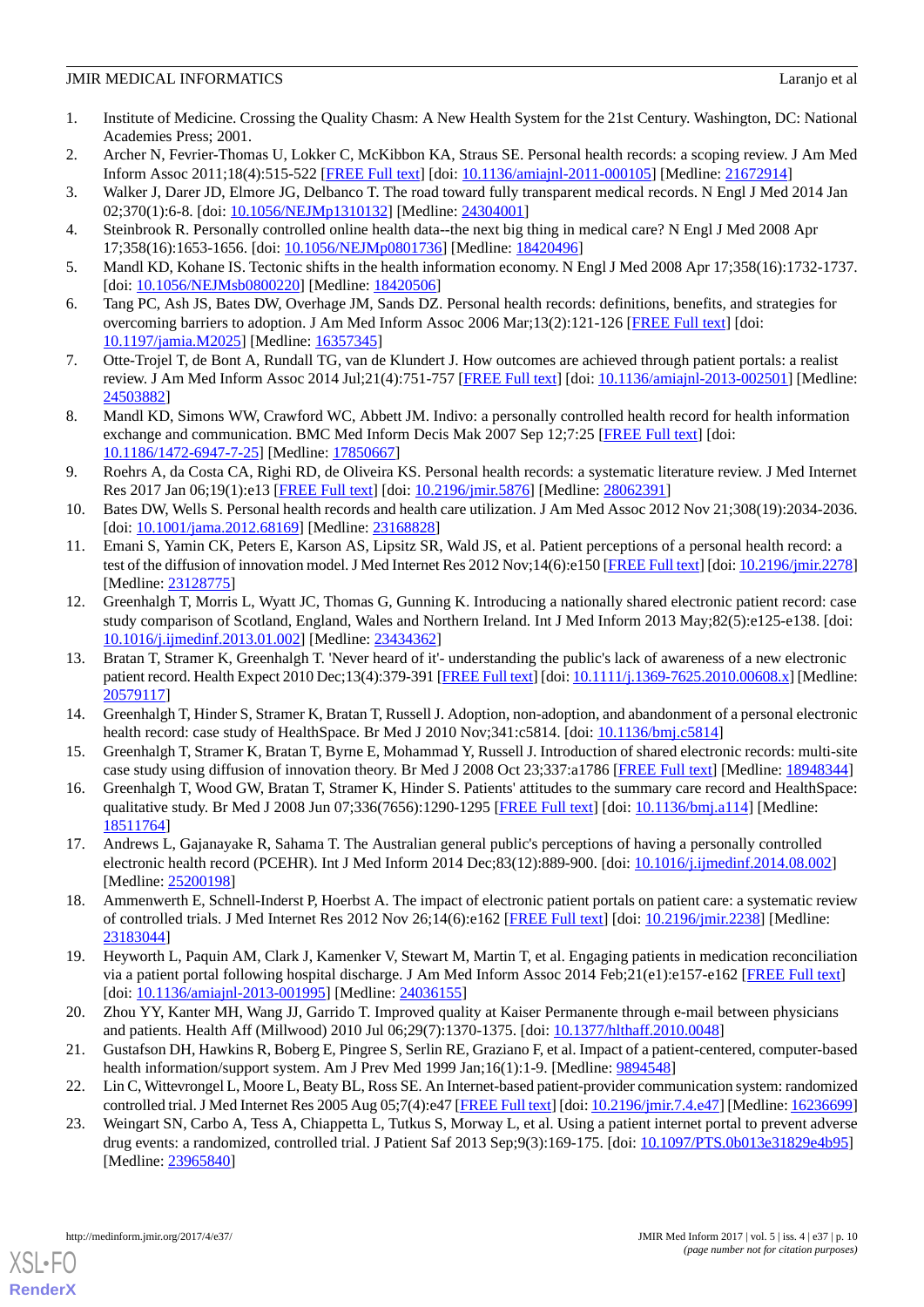- <span id="page-10-0"></span>24. Weingart SN, Hamrick HE, Tutkus S, Carbo A, Sands DZ, Tess A, et al. Medication safety messages for patients via the web portal: the MedCheck intervention. Int J Med Inform 2008 Mar; 77(3):161-168. [doi: [10.1016/j.ijmedinf.2007.04.007](http://dx.doi.org/10.1016/j.ijmedinf.2007.04.007)] [Medline: [17581772](http://www.ncbi.nlm.nih.gov/entrez/query.fcgi?cmd=Retrieve&db=PubMed&list_uids=17581772&dopt=Abstract)]
- 25. Schnipper JL, Gandhi TK, Wald JS, Grant RW, Poon EG, Volk LA, et al. Effects of an online personal health record on medication accuracy and safety: a cluster-randomized trial. J Am Med Inform Assoc 2012 Sep;19(5):728-734 [[FREE Full](http://europepmc.org/abstract/MED/22556186) [text](http://europepmc.org/abstract/MED/22556186)] [doi: [10.1136/amiajnl-2011-000723](http://dx.doi.org/10.1136/amiajnl-2011-000723)] [Medline: [22556186](http://www.ncbi.nlm.nih.gov/entrez/query.fcgi?cmd=Retrieve&db=PubMed&list_uids=22556186&dopt=Abstract)]
- <span id="page-10-1"></span>26. Chrischilles EA, Hourcade JP, Doucette W, Eichmann D, Gryzlak B, Lorentzen R, et al. Personal health records: a randomized trial of effects on elder medication safety. J Am Med Inform Assoc 2014 Jul;21(4):679-686 [[FREE Full text\]](http://jamia.oxfordjournals.org/cgi/pmidlookup?view=long&pmid=24326536) [doi: [10.1136/amiajnl-2013-002284](http://dx.doi.org/10.1136/amiajnl-2013-002284)] [Medline: [24326536](http://www.ncbi.nlm.nih.gov/entrez/query.fcgi?cmd=Retrieve&db=PubMed&list_uids=24326536&dopt=Abstract)]
- <span id="page-10-2"></span>27. Sarkar U, Lyles CR, Parker MM, Allen J, Nguyen R, Moffet HH, et al. Use of the refill function through an online patient portal is associated with improved adherence to statins in an integrated health system. Med Care 2014 Mar;52(3):194-201 [[FREE Full text](http://europepmc.org/abstract/MED/24374412)] [doi: [10.1097/MLR.0000000000000069\]](http://dx.doi.org/10.1097/MLR.0000000000000069) [Medline: [24374412\]](http://www.ncbi.nlm.nih.gov/entrez/query.fcgi?cmd=Retrieve&db=PubMed&list_uids=24374412&dopt=Abstract)
- 28. Ross SE, Moore LA, Earnest MA, Wittevrongel L, Lin C. Providing a web-based online medical record with electronic communication capabilities to patients with congestive heart failure: randomized trial. J Med Internet Res 2004 May 14;6(2):e12 [\[FREE Full text](http://www.jmir.org/2004/2/e12/)] [doi: [10.2196/jmir.6.2.e12\]](http://dx.doi.org/10.2196/jmir.6.2.e12) [Medline: [15249261\]](http://www.ncbi.nlm.nih.gov/entrez/query.fcgi?cmd=Retrieve&db=PubMed&list_uids=15249261&dopt=Abstract)
- <span id="page-10-3"></span>29. Keith McInnes D, Shimada SL, Rao SR, Quill A, Duggal M, Gifford AL, et al. Personal health record use and its association with antiretroviral adherence: survey and medical record data from 1871 US veterans infected with HIV. AIDS Behav 2013 Jan 20;17(9):3091-3100. [doi: [10.1007/s10461-012-0399-3\]](http://dx.doi.org/10.1007/s10461-012-0399-3) [Medline: [23334359](http://www.ncbi.nlm.nih.gov/entrez/query.fcgi?cmd=Retrieve&db=PubMed&list_uids=23334359&dopt=Abstract)]
- 30. Lau AY, Sintchenko V, Crimmins J, Magrabi F, Gallego B, Coiera E. Impact of a web-based personally controlled health management system on influenza vaccination and health services utilization rates: a randomized controlled trial. J Am Med Inform Assoc 2012 Sep;19(5):719-727 [[FREE Full text](http://europepmc.org/abstract/MED/22582203)] [doi: [10.1136/amiajnl-2011-000433](http://dx.doi.org/10.1136/amiajnl-2011-000433)] [Medline: [22582203\]](http://www.ncbi.nlm.nih.gov/entrez/query.fcgi?cmd=Retrieve&db=PubMed&list_uids=22582203&dopt=Abstract)
- <span id="page-10-4"></span>31. Horvath M, Levy J, L'Engle P, Carlson B, Ahmad A, Ferranti J. Impact of health portal enrollment with email reminders on adherence to clinic appointments: a pilot study. J Med Internet Res 2011 May;13(2):e41 [[FREE Full text](http://www.jmir.org/2011/2/e41/)] [doi: [10.2196/jmir.1702](http://dx.doi.org/10.2196/jmir.1702)] [Medline: [21616784](http://www.ncbi.nlm.nih.gov/entrez/query.fcgi?cmd=Retrieve&db=PubMed&list_uids=21616784&dopt=Abstract)]
- <span id="page-10-5"></span>32. Palen TE, Ross C, Powers JD, Xu S. Association of online patient access to clinicians and medical records with use of clinical services. J Am Med Assoc 2012 Nov 21;308(19):2012-2019. [doi: [10.1001/jama.2012.14126](http://dx.doi.org/10.1001/jama.2012.14126)] [Medline: [23168824\]](http://www.ncbi.nlm.nih.gov/entrez/query.fcgi?cmd=Retrieve&db=PubMed&list_uids=23168824&dopt=Abstract)
- <span id="page-10-6"></span>33. Grant RW, Wald JS, Schnipper JL, Gandhi TK, Poon EG, Orav EJ, et al. Practice-linked online personal health records for type 2 diabetes mellitus: a randomized controlled trial. Arch Intern Med 2008 Sep 08;168(16):1776-1782 [[FREE Full text](http://europepmc.org/abstract/MED/18779465)] [doi: [10.1001/archinte.168.16.1776\]](http://dx.doi.org/10.1001/archinte.168.16.1776) [Medline: [18779465\]](http://www.ncbi.nlm.nih.gov/entrez/query.fcgi?cmd=Retrieve&db=PubMed&list_uids=18779465&dopt=Abstract)
- <span id="page-10-7"></span>34. Wagner PJ, Dias J, Howard S, Kintziger KW, Hudson MF, Seol Y, et al. Personal health records and hypertension control: a randomized trial. J Am Med Inform Assoc 2012 Jul;19(4):626-634 [[FREE Full text](http://jamia.oxfordjournals.org/cgi/pmidlookup?view=long&pmid=22234404)] [doi: [10.1136/amiajnl-2011-000349](http://dx.doi.org/10.1136/amiajnl-2011-000349)] [Medline: [22234404](http://www.ncbi.nlm.nih.gov/entrez/query.fcgi?cmd=Retrieve&db=PubMed&list_uids=22234404&dopt=Abstract)]
- 35. Nazi KM. The personal health record paradox: health care professionals' perspectives and the information ecology of personal health record systems in organizational and clinical settings. J Med Internet Res 2013 Apr;15(4):e70 [[FREE Full](http://www.jmir.org/2013/4/e70/) [text](http://www.jmir.org/2013/4/e70/)] [doi: [10.2196/jmir.2443](http://dx.doi.org/10.2196/jmir.2443)] [Medline: [23557596](http://www.ncbi.nlm.nih.gov/entrez/query.fcgi?cmd=Retrieve&db=PubMed&list_uids=23557596&dopt=Abstract)]
- <span id="page-10-13"></span>36. Goel MS, Brown TL, Williams A, Cooper AJ, Hasnain-Wynia R, Baker DW. Patient reported barriers to enrolling in a patient portal. J Am Med Inform Assoc 2011 Dec;18(Suppl 1):i8-12 [\[FREE Full text](http://jamia.oxfordjournals.org/lookup/pmidlookup?view=long&pmid=22071530)] [doi: [10.1136/amiajnl-2011-000473](http://dx.doi.org/10.1136/amiajnl-2011-000473)] [Medline: [22071530](http://www.ncbi.nlm.nih.gov/entrez/query.fcgi?cmd=Retrieve&db=PubMed&list_uids=22071530&dopt=Abstract)]
- <span id="page-10-8"></span>37. Kim EH, Stolyar A, Lober WB, Herbaugh AL, Shinstrom SE, Zierler BK, et al. Challenges to using an electronic personal health record by a low-income elderly population. J Med Internet Res 2009 Oct;11(4):e44 [[FREE Full text](http://www.jmir.org/2009/4/e44/)] [doi: [10.2196/jmir.1256](http://dx.doi.org/10.2196/jmir.1256)] [Medline: [19861298](http://www.ncbi.nlm.nih.gov/entrez/query.fcgi?cmd=Retrieve&db=PubMed&list_uids=19861298&dopt=Abstract)]
- <span id="page-10-9"></span>38. North F, Hanna BK, Crane SJ, Smith SA, Tulledge-Scheitel SM, Stroebel RJ. Patient portal doldrums: does an exam room promotional video during an office visit increase patient portal registrations and portal use? J Am Med Inform Assoc 2011 Dec;18(Suppl 1):i24-i27 [\[FREE Full text\]](http://europepmc.org/abstract/MED/21976028) [doi: [10.1136/amiajnl-2011-000381\]](http://dx.doi.org/10.1136/amiajnl-2011-000381) [Medline: [21976028\]](http://www.ncbi.nlm.nih.gov/entrez/query.fcgi?cmd=Retrieve&db=PubMed&list_uids=21976028&dopt=Abstract)
- <span id="page-10-10"></span>39. Kaelber DC, Jha AK, Johnston D, Middleton B, Bates DW. A research agenda for personal health records (PHRs). J Am Med Inform Assoc 2008 Nov;15(6):729-736 [\[FREE Full text\]](http://jamia.oxfordjournals.org/cgi/pmidlookup?view=long&pmid=18756002) [doi: [10.1197/jamia.M2547](http://dx.doi.org/10.1197/jamia.M2547)] [Medline: [18756002\]](http://www.ncbi.nlm.nih.gov/entrez/query.fcgi?cmd=Retrieve&db=PubMed&list_uids=18756002&dopt=Abstract)
- <span id="page-10-12"></span>40. Agarwal R, Anderson C, Zarate J, Ward C. If we offer it, will they accept? Factors affecting patient use intentions of personal health records and secure messaging. J Med Internet Res 2013 Feb;15(2):e43 [\[FREE Full text\]](http://www.jmir.org/2013/2/e43/) [doi: [10.2196/jmir.2243](http://dx.doi.org/10.2196/jmir.2243)] [Medline: [23470453](http://www.ncbi.nlm.nih.gov/entrez/query.fcgi?cmd=Retrieve&db=PubMed&list_uids=23470453&dopt=Abstract)]
- <span id="page-10-11"></span>41. Yamin CK, Emani S, Williams DH, Lipsitz SR, Karson AS, Wald JS, et al. The digital divide in adoption and use of a personal health record. Arch Intern Med 2011 Mar 28;171(6):568-574. [doi: [10.1001/archinternmed.2011.34\]](http://dx.doi.org/10.1001/archinternmed.2011.34) [Medline: [21444847](http://www.ncbi.nlm.nih.gov/entrez/query.fcgi?cmd=Retrieve&db=PubMed&list_uids=21444847&dopt=Abstract)]
- 42. Roblin DW, Houston TK, Allison JJ, Joski PJ, Becker ER. Disparities in use of a personal health record in a managed care organization. J Am Med Inform Assoc 2009 Sep;16(5):683-689 [\[FREE Full text\]](http://europepmc.org/abstract/MED/19567790) [doi: [10.1197/jamia.M3169\]](http://dx.doi.org/10.1197/jamia.M3169) [Medline: [19567790](http://www.ncbi.nlm.nih.gov/entrez/query.fcgi?cmd=Retrieve&db=PubMed&list_uids=19567790&dopt=Abstract)]
- 43. Tieu L, Schillinger D, Sarkar U, Hoskote M, Hahn KJ, Ratanawongsa N, et al. Online patient websites for electronic health record access among vulnerable populations: portals to nowhere? J Am Med Inform Assoc 2017;24(e1):e47-e54. [doi: [10.1093/jamia/ocw098](http://dx.doi.org/10.1093/jamia/ocw098)] [Medline: [27402138](http://www.ncbi.nlm.nih.gov/entrez/query.fcgi?cmd=Retrieve&db=PubMed&list_uids=27402138&dopt=Abstract)]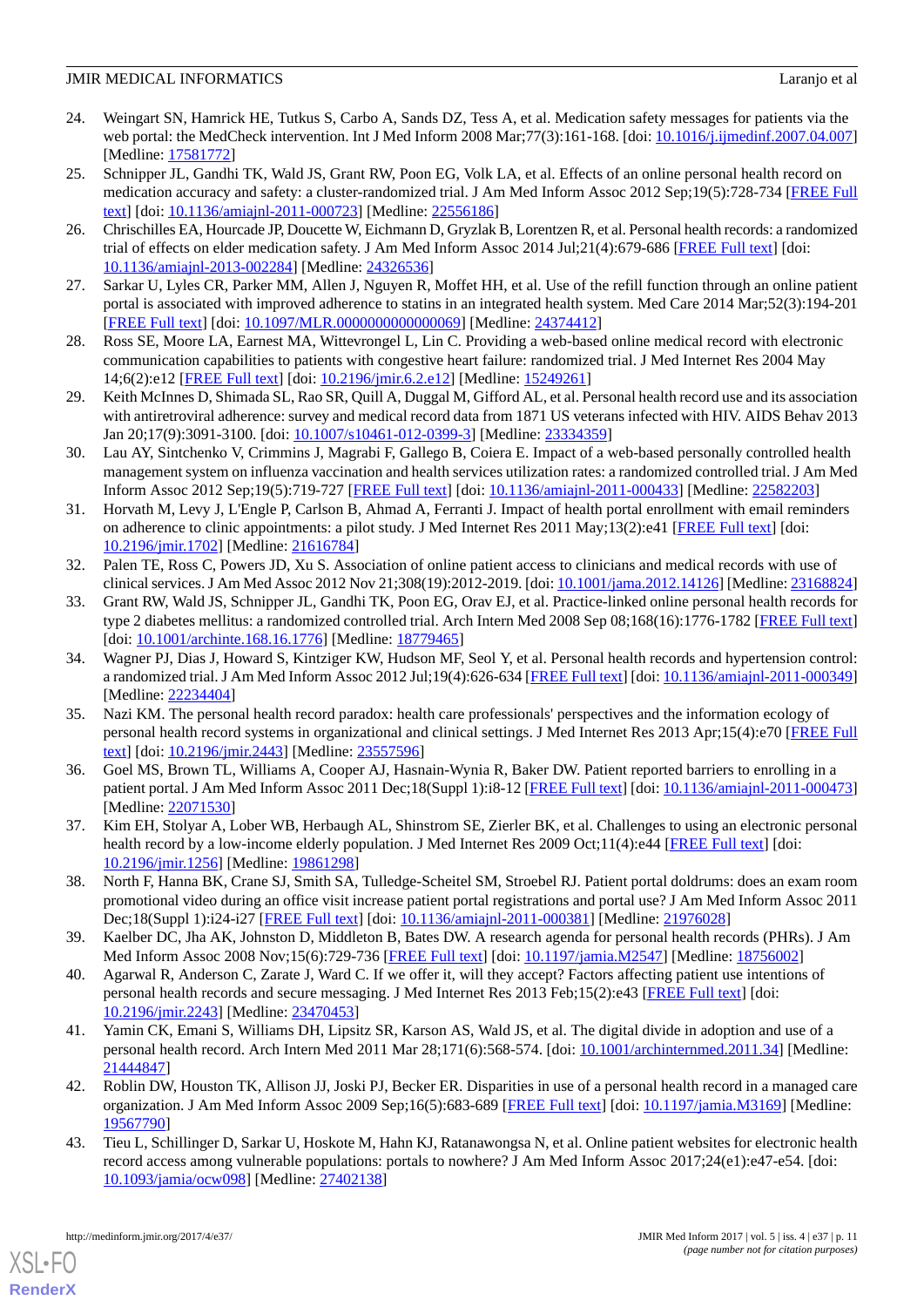- <span id="page-11-0"></span>44. Venkatesh V, Morris M, Davis G, Davis FD. User acceptance of information technology: toward a unified view. MIS Q 2003;27(3):425-478. [doi: [10.2307/30036540\]](http://dx.doi.org/10.2307/30036540)
- <span id="page-11-1"></span>45. Lazard AJ, Watkins I, Mackert MS, Xie B, Stephens KK, Shalev H. Design simplicity influences patient portal use: the role of aesthetic evaluations for technology acceptance. J Am Med Inform Assoc 2016 Apr;23(e1):e157-e161 [[FREE Full](http://europepmc.org/abstract/MED/26635314) [text](http://europepmc.org/abstract/MED/26635314)] [doi: [10.1093/jamia/ocv174](http://dx.doi.org/10.1093/jamia/ocv174)] [Medline: [26635314](http://www.ncbi.nlm.nih.gov/entrez/query.fcgi?cmd=Retrieve&db=PubMed&list_uids=26635314&dopt=Abstract)]
- <span id="page-11-3"></span><span id="page-11-2"></span>46. Irizarry T, DeVito Dabbs A, Curran CR. Patient portals and patient engagement: a state of the science review. J Med Internet Res 2015 Jun;17(6):e148 [[FREE Full text](http://www.jmir.org/2015/6/e148/)] [doi: [10.2196/jmir.4255](http://dx.doi.org/10.2196/jmir.4255)] [Medline: [26104044](http://www.ncbi.nlm.nih.gov/entrez/query.fcgi?cmd=Retrieve&db=PubMed&list_uids=26104044&dopt=Abstract)]
- <span id="page-11-4"></span>47. Rogers EM. Diffusion of innovations. New York City, NY: Free Press; 2003.
- <span id="page-11-5"></span>48. Granja M, Ponte C, Cavadas LF. What keeps family physicians busy in Portugal? A multicentre observational study of work other than direct patient contacts. Br Med J Open 2014 Jun 15;4(6):e005026 [\[FREE Full text\]](http://bmjopen.bmj.com/cgi/pmidlookup?view=long&pmid=24934208) [doi: [10.1136/bmjopen-2014-005026\]](http://dx.doi.org/10.1136/bmjopen-2014-005026) [Medline: [24934208](http://www.ncbi.nlm.nih.gov/entrez/query.fcgi?cmd=Retrieve&db=PubMed&list_uids=24934208&dopt=Abstract)]
- <span id="page-11-6"></span>49. Obercom. 2012. A sociedade em rede: A Internet em Portugal [Portuguese] URL: [https://obercom.pt/wp-content/uploads/](https://obercom.pt/wp-content/uploads/2016/06/A-Sociedade-em-Rede-A-Internet-em-Portugal-2012.pdf) [2016/06/A-Sociedade-em-Rede-A-Internet-em-Portugal-2012.pdf](https://obercom.pt/wp-content/uploads/2016/06/A-Sociedade-em-Rede-A-Internet-em-Portugal-2012.pdf) [accessed 2017-10-02] [\[WebCite Cache ID 6tvale8rT\]](http://www.webcitation.org/

                                6tvale8rT)
- <span id="page-11-7"></span>50. Autoridade Nacional de Comunicações (ANACOM). Anacom. 2015. Evolucao dos acessos a Internet em Portugal URL: [https://www.anacom.pt/streaming/estudoSpeedtest2015velocidadesBL.pdf?contentId=1374020&field=ATTACHED\\_FILE](https://www.anacom.pt/streaming/estudoSpeedtest2015velocidadesBL.pdf?contentId=1374020&field=ATTACHED_FILE)
- <span id="page-11-8"></span>51. Santana P, Vaz A, Fachada M. O estado de saúde dos Portugueses - uma perspectiva espacial. Rev Estud Demograficos 2004;36(1):5-28.
- <span id="page-11-10"></span><span id="page-11-9"></span>52. Santana P. Ageing in Portugal: regional iniquities in health and health care. Soc Sci Med 2000 Apr;50(7-8):1025-1036. [doi: [10.1016/S0277-9536\(99\)00352-4](http://dx.doi.org/10.1016/S0277-9536(99)00352-4)]
- <span id="page-11-11"></span>53. OECD. Portugal 2015: raising standards. In: OECD Reviews of Health Care Quality. Paris: OECD Publishing; 2015.
- <span id="page-11-12"></span>54. Laranjo L, Neves A, Villanueva T, Cruz J, Brito de Sá A, Sakellarides C. [Patients' access to their medical records]. Acta Med Port 2013;26(3):265-270 [[FREE Full text](http://www.actamedicaportuguesa.com/revista/index.php/amp/article/view/123/3360)] [Medline: [23815842](http://www.ncbi.nlm.nih.gov/entrez/query.fcgi?cmd=Retrieve&db=PubMed&list_uids=23815842&dopt=Abstract)]
- 55. Kummervold PE, Wynn R. Health information accessed on the Internet: the development in 5 European countries. Int J Telemed Appl 2012:1-3. [doi: [10.1155/2012/297416](http://dx.doi.org/10.1155/2012/297416)]
- 56. Griffin A, Skinner A, Thornhill J, Weinberger M. Patient portals: who uses them? What features do they use? And do they reduce hospital readmissions? Appl Clin Inform 2016;7(2):489-501 [[FREE Full text](http://europepmc.org/abstract/MED/27437056)] [doi: [10.4338/ACI-2016-01-RA-0003\]](http://dx.doi.org/10.4338/ACI-2016-01-RA-0003) [Medline: [27437056](http://www.ncbi.nlm.nih.gov/entrez/query.fcgi?cmd=Retrieve&db=PubMed&list_uids=27437056&dopt=Abstract)]
- 57. Phelps RG, Taylor J, Simpson K, Samuel J, Turner AN. Patients' continuing use of an online health record: a quantitative evaluation of 14,000 patient years of access data. J Med Internet Res 2014 Oct 24;16(10):e241 [\[FREE Full text](http://www.jmir.org/2014/10/e241/)] [doi: [10.2196/jmir.3371](http://dx.doi.org/10.2196/jmir.3371)] [Medline: [25344621](http://www.ncbi.nlm.nih.gov/entrez/query.fcgi?cmd=Retrieve&db=PubMed&list_uids=25344621&dopt=Abstract)]
- <span id="page-11-13"></span>58. Jones JB, Weiner JP, Shah NR, Stewart WF. The wired patient: patterns of electronic patient portal use among patients with cardiac disease or diabetes. J Med Internet Res 2015 Feb 20;17(2):e42 [[FREE Full text](http://www.jmir.org/2015/2/e42/)] [doi: [10.2196/jmir.3157\]](http://dx.doi.org/10.2196/jmir.3157) [Medline: [25707036](http://www.ncbi.nlm.nih.gov/entrez/query.fcgi?cmd=Retrieve&db=PubMed&list_uids=25707036&dopt=Abstract)]
- <span id="page-11-15"></span><span id="page-11-14"></span>59. Jung SY, Lee K, Hwang H, Yoo S, Baek HY, Kim J. Support for sustainable use of personal health records: understanding the needs of users as a first step towards patient-driven mobile health. JMIR Mhealth Uhealth 2017 Feb 23;5(2):e19 [\[FREE](http://mhealth.jmir.org/2017/2/e19/) [Full text\]](http://mhealth.jmir.org/2017/2/e19/) [doi: [10.2196/mhealth.6021](http://dx.doi.org/10.2196/mhealth.6021)] [Medline: [28232300\]](http://www.ncbi.nlm.nih.gov/entrez/query.fcgi?cmd=Retrieve&db=PubMed&list_uids=28232300&dopt=Abstract)
- <span id="page-11-16"></span>60. Silvestre AL, Sue VM, Allen JY. If you build it, will they come? The Kaiser Permanente model of online health care. Health Aff (Millwood) 2009 Mar;28(2):334-344 [[FREE Full text](http://content.healthaffairs.org/cgi/pmidlookup?view=long&pmid=19275988)] [doi: [10.1377/hlthaff.28.2.334](http://dx.doi.org/10.1377/hlthaff.28.2.334)] [Medline: [19275988](http://www.ncbi.nlm.nih.gov/entrez/query.fcgi?cmd=Retrieve&db=PubMed&list_uids=19275988&dopt=Abstract)]
- <span id="page-11-17"></span>61. Healthcareitnews. Kaiser PHR sees 4 million sign on, most active portal to date URL: [http://www.healthcareitnews.com/](http://www.healthcareitnews.com/news/kaiser-phr-sees-4-million-sign-most-active-portal-date) [news/kaiser-phr-sees-4-million-sign-most-active-portal-date](http://www.healthcareitnews.com/news/kaiser-phr-sees-4-million-sign-most-active-portal-date) [accessed 2017-07-20] [[WebCite Cache ID 6s605UhrB\]](http://www.webcitation.org/

                                6s605UhrB)
- <span id="page-11-18"></span>62. Xu J, Gao X, Sorwar G, Croll P. Implementation of e-health record systems in Australia. Int Technol Manag Rev 2013;3:92-104.
- <span id="page-11-19"></span>63. Glance D. Theconversation. 2015. New name and opt-out policy won't save the personal health record URL: [https:/](https://theconversation.com/new-name-and-opt-out-policy-wont-save-the-personal-health-record-41601) [/theconversation.com/new-name-and-opt-out-policy-wont-save-the-personal-health-record-41601](https://theconversation.com/new-name-and-opt-out-policy-wont-save-the-personal-health-record-41601) [accessed 2017-09-24] [[WebCite Cache ID 6ti0PpjmU\]](http://www.webcitation.org/

                                6ti0PpjmU)
- 64. Abc.net. Budget 2015: new 'opt out' e-health system to see all Australians given electronic record URL: [http://www.](http://www.abc.net.au/news/2015-05-10/government-to-fund-ehealth-for-all-australians/6457940) [abc.net.au/news/2015-05-10/government-to-fund-ehealth-for-all-australians/6457940](http://www.abc.net.au/news/2015-05-10/government-to-fund-ehealth-for-all-australians/6457940) [accessed 2017-07-20] [[WebCite](http://www.webcitation.org/

                                6s62G1f9k) [Cache ID 6s62G1f9k\]](http://www.webcitation.org/

                                6s62G1f9k)
- <span id="page-11-20"></span>65. Goel MS, Brown TL, Williams A, Hasnain-Wynia R, Thompson JA, Baker DW. Disparities in enrollment and use of an electronic patient portal. J Gen Intern Med 2011 Oct;26(10):1112-1116 [\[FREE Full text](http://europepmc.org/abstract/MED/21538166)] [doi: [10.1007/s11606-011-1728-3\]](http://dx.doi.org/10.1007/s11606-011-1728-3) [Medline: [21538166](http://www.ncbi.nlm.nih.gov/entrez/query.fcgi?cmd=Retrieve&db=PubMed&list_uids=21538166&dopt=Abstract)]
- <span id="page-11-21"></span>66. Ralston JD, Rutter CM, Carrell D, Hecht J, Rubanowice D, Simon GE. Patient use of secure electronic messaging within a shared medical record: a cross-sectional study. J Gen Intern Med 2009 Mar; 24(3): 349-355 [\[FREE Full text\]](http://europepmc.org/abstract/MED/19137379) [doi: [10.1007/s11606-008-0899-z](http://dx.doi.org/10.1007/s11606-008-0899-z)] [Medline: [19137379\]](http://www.ncbi.nlm.nih.gov/entrez/query.fcgi?cmd=Retrieve&db=PubMed&list_uids=19137379&dopt=Abstract)
- 67. Ancker JS, Barrón Y, Rockoff M, Hauser D, Pichardo M, Szerencsy A, et al. Use of an electronic patient portal among disadvantaged populations. J Gen Intern Med 2011 Oct;26(10):1117-1123 [[FREE Full text](http://europepmc.org/abstract/MED/21647748)] [doi: [10.1007/s11606-011-1749-y\]](http://dx.doi.org/10.1007/s11606-011-1749-y) [Medline: [21647748](http://www.ncbi.nlm.nih.gov/entrez/query.fcgi?cmd=Retrieve&db=PubMed&list_uids=21647748&dopt=Abstract)]
- 68. Weingart SN, Rind D, Tofias Z, Sands DZ. Who uses the patient internet portal? The PatientSite experience. J Am Med Inform Assoc 2006 Jan;13(1):91-95 [[FREE Full text](http://europepmc.org/abstract/MED/16221943)] [doi: [10.1197/jamia.M1833](http://dx.doi.org/10.1197/jamia.M1833)] [Medline: [16221943](http://www.ncbi.nlm.nih.gov/entrez/query.fcgi?cmd=Retrieve&db=PubMed&list_uids=16221943&dopt=Abstract)]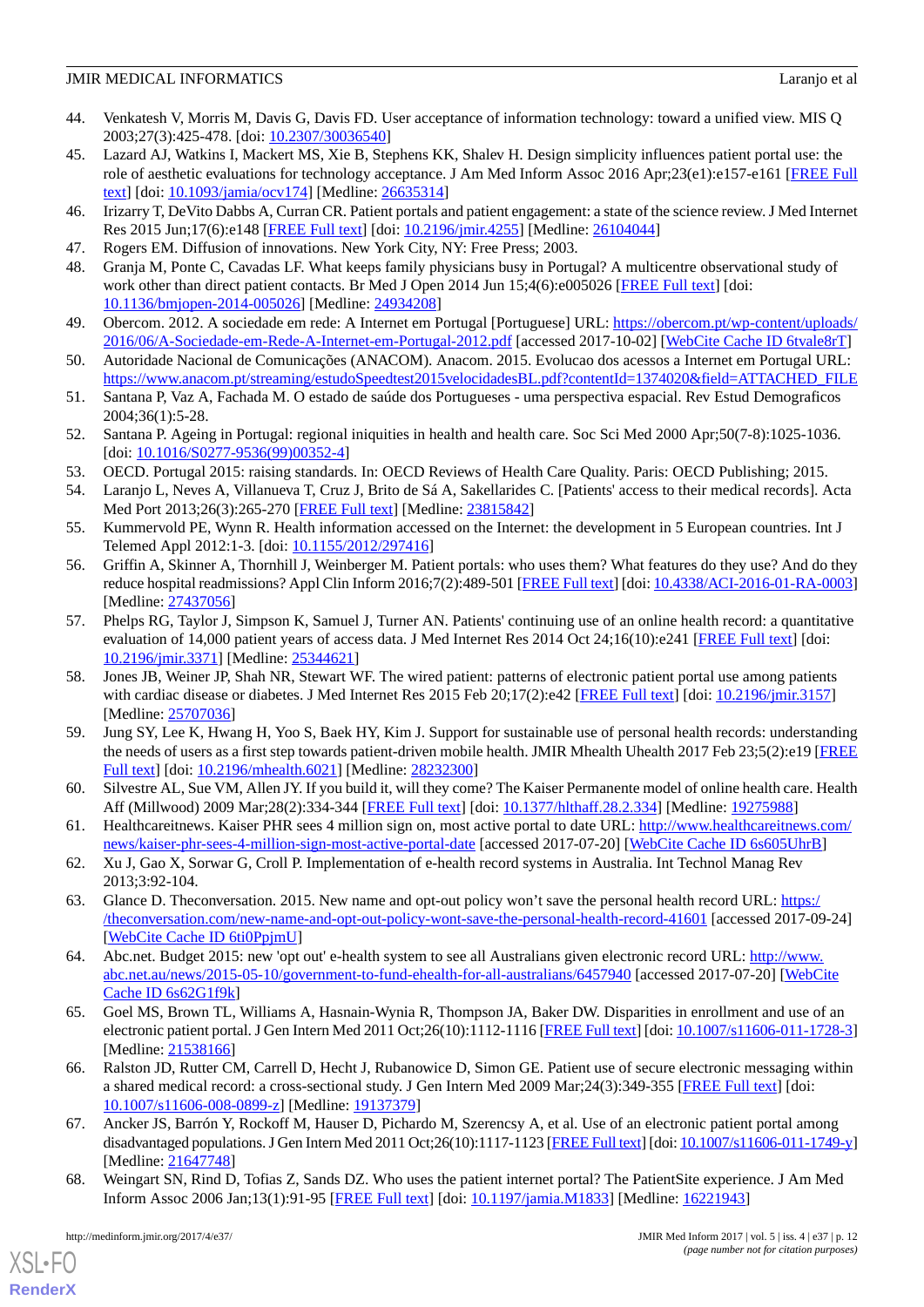- <span id="page-12-0"></span>69. Sarkar U, Karter AJ, Liu JY, Adler NE, Nguyen R, López A, et al. Social disparities in internet patient portal use in diabetes: evidence that the digital divide extends beyond access. J Am Med Inform Assoc 2011 May 1;18(3):318-321 [[FREE Full](http://jamia.oxfordjournals.org/cgi/pmidlookup?view=long&pmid=21262921) [text](http://jamia.oxfordjournals.org/cgi/pmidlookup?view=long&pmid=21262921)] [doi: [10.1136/jamia.2010.006015](http://dx.doi.org/10.1136/jamia.2010.006015)] [Medline: [21262921\]](http://www.ncbi.nlm.nih.gov/entrez/query.fcgi?cmd=Retrieve&db=PubMed&list_uids=21262921&dopt=Abstract)
- <span id="page-12-1"></span>70. Sarkar U, Karter AJ, Liu JY, Adler NE, Nguyen R, Lopez A, et al. The literacy divide: health literacy and the use of an internet-based patient portal in an integrated health system-results from the diabetes study of northern California (DISTANCE). J Health Commun 2010 Aug;15(Suppl 2):183-196 [\[FREE Full text](http://europepmc.org/abstract/MED/20845203)] [doi: [10.1080/10810730.2010.499988](http://dx.doi.org/10.1080/10810730.2010.499988)] [Medline: [20845203](http://www.ncbi.nlm.nih.gov/entrez/query.fcgi?cmd=Retrieve&db=PubMed&list_uids=20845203&dopt=Abstract)]
- <span id="page-12-3"></span><span id="page-12-2"></span>71. Ancker JS, Silver M, Kaushal R. Rapid growth in use of personal health records in New York, 2012-2013. J Gen Intern Med 2014 Jun;29(6):850-854 [\[FREE Full text](http://europepmc.org/abstract/MED/24519102)] [doi: [10.1007/s11606-014-2792-2\]](http://dx.doi.org/10.1007/s11606-014-2792-2) [Medline: [24519102\]](http://www.ncbi.nlm.nih.gov/entrez/query.fcgi?cmd=Retrieve&db=PubMed&list_uids=24519102&dopt=Abstract)
- <span id="page-12-4"></span>72. Santana P. Poverty, social exclusion and health in Portugal. Soc Sci Med 2002 Jul;55(1):33-45. [doi: [10.1016/S0277-9536\(01\)00218-0\]](http://dx.doi.org/10.1016/S0277-9536(01)00218-0)
- <span id="page-12-5"></span>73. Lyles CR, Sarkar U, Ralston JD, Adler N, Schillinger D, Moffet HH, et al. Patient-provider communication and trust in relation to use of an online patient portal among diabetes patients: the Diabetes and Aging Study. J Am Med Inform Assoc 2013 Nov;20(6):1128-1131 [\[FREE Full text\]](http://jamia.oxfordjournals.org/lookup/pmidlookup?view=long&pmid=23676243) [doi: [10.1136/amiajnl-2012-001567](http://dx.doi.org/10.1136/amiajnl-2012-001567)] [Medline: [23676243\]](http://www.ncbi.nlm.nih.gov/entrez/query.fcgi?cmd=Retrieve&db=PubMed&list_uids=23676243&dopt=Abstract)
- 74. Ross SE, Todd J, Moore LA, Beaty BL, Wittevrongel L, Lin C. Expectations of patients and physicians regarding patient-accessible medical records. J Med Internet Res 2005 May 24;7(2):e13 [[FREE Full text\]](http://www.jmir.org/2005/2/e13/) [doi: [10.2196/jmir.7.2.e13](http://dx.doi.org/10.2196/jmir.7.2.e13)] [Medline: [15914460](http://www.ncbi.nlm.nih.gov/entrez/query.fcgi?cmd=Retrieve&db=PubMed&list_uids=15914460&dopt=Abstract)]
- <span id="page-12-6"></span>75. Miller DP, Latulipe C, Melius KA, Quandt SA, Arcury TA. Primary care providers' views of patient portals: interview study of perceived benefits and consequences. J Med Internet Res 2016 Jan;18(1):e8 [\[FREE Full text](http://www.jmir.org/2016/1/e8/)] [doi: [10.2196/jmir.4953\]](http://dx.doi.org/10.2196/jmir.4953) [Medline: [26772771](http://www.ncbi.nlm.nih.gov/entrez/query.fcgi?cmd=Retrieve&db=PubMed&list_uids=26772771&dopt=Abstract)]
- <span id="page-12-7"></span>76. Vydra TP, Cuaresma E, Kretovics M, Bose-Brill S. Diffusion and use of tethered personal health records in primary care. Perspect Heal Inf Manag 2015;12(1):1-25. [Medline: [PMC4696089](http://www.ncbi.nlm.nih.gov/entrez/query.fcgi?cmd=Retrieve&db=PubMed&list_uids=PMC4696089&dopt=Abstract)]
- 77. Nazi KM, Hogan TP, McInnes DK, Woods SS, Graham G. Evaluating patient access to Electronic Health Records: results from a survey of veterans. Med Care 2013 Mar;51(3):S52-S56. [doi: [10.1097/MLR.0b013e31827808db\]](http://dx.doi.org/10.1097/MLR.0b013e31827808db)
- 78. Chen C, Garrido T, Chock D, Okawa G, Liang L. The Kaiser Permanente electronic health record: transforming and streamlining modalities of care. Health Aff (Millwood) 2009 Mar 01;28(2):323-333. [doi: [10.1377/hlthaff.28.2.323](http://dx.doi.org/10.1377/hlthaff.28.2.323)]
- <span id="page-12-9"></span>79. Zhou YY, Garrido T, Chin HL, Wiesenthal AM, Liang LL. Patient access to an electronic health record with secure messaging: impact on primary care utilization. Am J Manag Care 2007 Jul;13(7):418-424 [\[FREE Full text\]](http://www.ajmc.com/pubMed.php?pii=3340) [Medline: [17620037](http://www.ncbi.nlm.nih.gov/entrez/query.fcgi?cmd=Retrieve&db=PubMed&list_uids=17620037&dopt=Abstract)]
- <span id="page-12-8"></span>80. Rodolfo I, Laranjo L, Correia N, Duarte C. Design strategy for a national integrated personal health record. 2014 Presented at: Nordic Conference on Human-Computer Interaction - NordiCHI; October 26-30; Helsinki, Finland. [doi: [10.1145/2639189.2641205](http://dx.doi.org/10.1145/2639189.2641205)]
- <span id="page-12-11"></span><span id="page-12-10"></span>81. Lau AY, Proudfoot J, Andrews A, Liaw S, Crimmins J, Arguel A, et al. Which bundles of features in a web-based personally controlled health management system are associated with consumer help-seeking behaviors for physical and emotional well-being? J Med Internet Res 2013 May;15(5):e79 [[FREE Full text](http://www.jmir.org/2013/5/e79/)] [doi: [10.2196/jmir.2414](http://dx.doi.org/10.2196/jmir.2414)] [Medline: [23649790](http://www.ncbi.nlm.nih.gov/entrez/query.fcgi?cmd=Retrieve&db=PubMed&list_uids=23649790&dopt=Abstract)]
- <span id="page-12-13"></span><span id="page-12-12"></span>82. Rodolfo I, Laranjo L, Correia N, Duarte C. The importance of mental models in the design of integrated PHRs. 2014 Presented at: American Medical Informatics Association 2014 Annual Symposium; 2014; Washington DC.
- <span id="page-12-14"></span>83. Arsand E, Demiris G. User-centered methods for designing patient-centric self-help tools. Inform Health Soc Care 2008 Sep;33(3):158-169. [doi: [10.1080/17538150802457562\]](http://dx.doi.org/10.1080/17538150802457562) [Medline: [18850399](http://www.ncbi.nlm.nih.gov/entrez/query.fcgi?cmd=Retrieve&db=PubMed&list_uids=18850399&dopt=Abstract)]
- 84. Oudshoorn N, Pinch T. How Users Matter: The Co-Construction of Users and Technologies. Cambridge: MIT Press; 2003.
- 85. Hart JT. The inverse care law. Lancet 1971 Feb 27;1(7696):405-412. [Medline: [4100731\]](http://www.ncbi.nlm.nih.gov/entrez/query.fcgi?cmd=Retrieve&db=PubMed&list_uids=4100731&dopt=Abstract)
- 86. Graetz I, Gordon N, Fung V, Hamity C, Reed ME. The digital divide and patient portals: internet access explained differences in patient portal use for secure messaging by age, race, and income. Med Care 2016;54(8):772-779. [doi: [10.1097/MLR.0000000000000560\]](http://dx.doi.org/10.1097/MLR.0000000000000560) [Medline: [27314262\]](http://www.ncbi.nlm.nih.gov/entrez/query.fcgi?cmd=Retrieve&db=PubMed&list_uids=27314262&dopt=Abstract)

## **Abbreviations**

**EHR:** electronic health record **IT:** information technology **NHS:** National Health Service **PHR:** personal health record **SCR:** summary care record